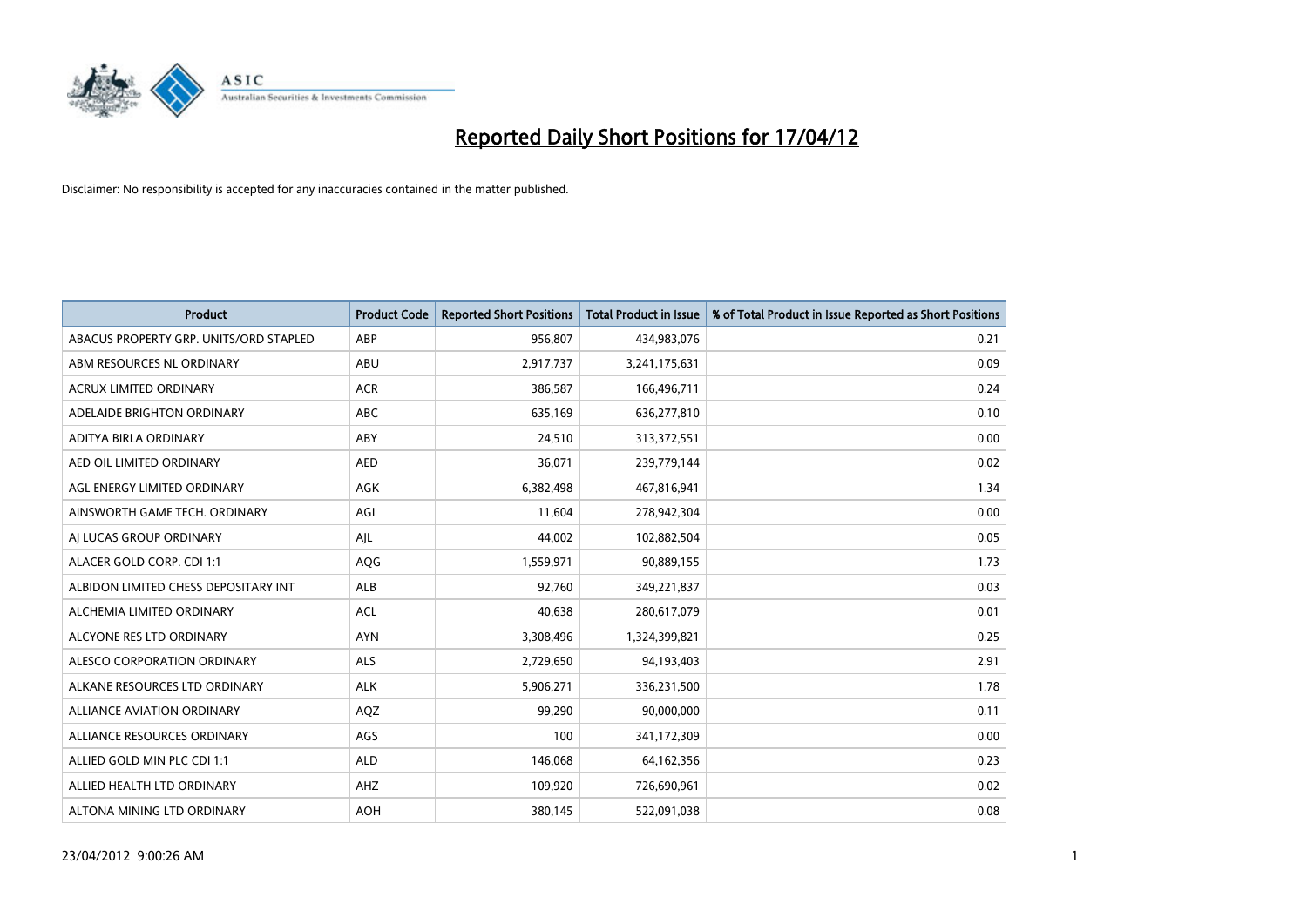

| <b>Product</b>                          | <b>Product Code</b> | <b>Reported Short Positions</b> | <b>Total Product in Issue</b> | % of Total Product in Issue Reported as Short Positions |
|-----------------------------------------|---------------------|---------------------------------|-------------------------------|---------------------------------------------------------|
| ALUMINA LIMITED ORDINARY                | <b>AWC</b>          | 84,049,637                      | 2,440,196,187                 | 3.42                                                    |
| AMALGAMATED HOLDINGS ORDINARY           | AHD                 | 3,818                           | 157,596,140                   | 0.00                                                    |
| AMCOM TELECOMM, ORDINARY                | AMM                 | 5,000                           | 241,491,904                   | 0.00                                                    |
| AMCOR LIMITED ORDINARY                  | AMC                 | 6,861,785                       | 1,206,684,923                 | 0.55                                                    |
| AMP LIMITED ORDINARY                    | AMP                 | 3,948,903                       | 2,894,931,180                 | 0.14                                                    |
| AMPELLA MINING ORDINARY                 | <b>AMX</b>          | 2,524,939                       | 236,754,340                   | 1.07                                                    |
| ANSELL LIMITED ORDINARY                 | <b>ANN</b>          | 3,130,534                       | 130,656,668                   | 2.40                                                    |
| ANTARES ENERGY LTD ORDINARY             | AZZ                 | 193,255                         | 260,000,000                   | 0.07                                                    |
| ANZ BANKING GRP LTD ORDINARY            | ANZ                 | 14,100,016                      | 2,679,513,264                 | 0.49                                                    |
| APA GROUP STAPLED SECURITIES            | <b>APA</b>          | 20,171,640                      | 644,485,583                   | 3.14                                                    |
| APN NEWS & MEDIA ORDINARY               | <b>APN</b>          | 27,076,028                      | 649,010,756                   | 4.15                                                    |
| AQUARIUS PLATINUM. ORDINARY             | AQP                 | 11,587,484                      | 470,312,578                   | 2.44                                                    |
| AQUILA RESOURCES ORDINARY               | <b>AQA</b>          | 5,239,562                       | 411,804,442                   | 1.25                                                    |
| ARAFURA RESOURCE LTD ORDINARY           | ARU                 | 9,865,316                       | 396,004,144                   | 2.48                                                    |
| ARB CORPORATION ORDINARY                | <b>ARP</b>          | 33,972                          | 72,481,302                    | 0.04                                                    |
| ARDENT LEISURE GROUP STAPLED SECURITIES | AAD                 | 174,722                         | 334,209,401                   | 0.06                                                    |
| ARISTOCRAT LEISURE ORDINARY             | ALL                 | 17,607,660                      | 550,502,889                   | 3.21                                                    |
| ASCIANO LIMITED ORDINARY                | <b>AIO</b>          | 6,854,068                       | 975,385,664                   | 0.70                                                    |
| ASG GROUP LIMITED ORDINARY              | ASZ                 | 90,113                          | 171,456,889                   | 0.05                                                    |
| ASPEN GROUP ORD/UNITS STAPLED           | APZ                 | 460,151                         | 596,206,393                   | 0.08                                                    |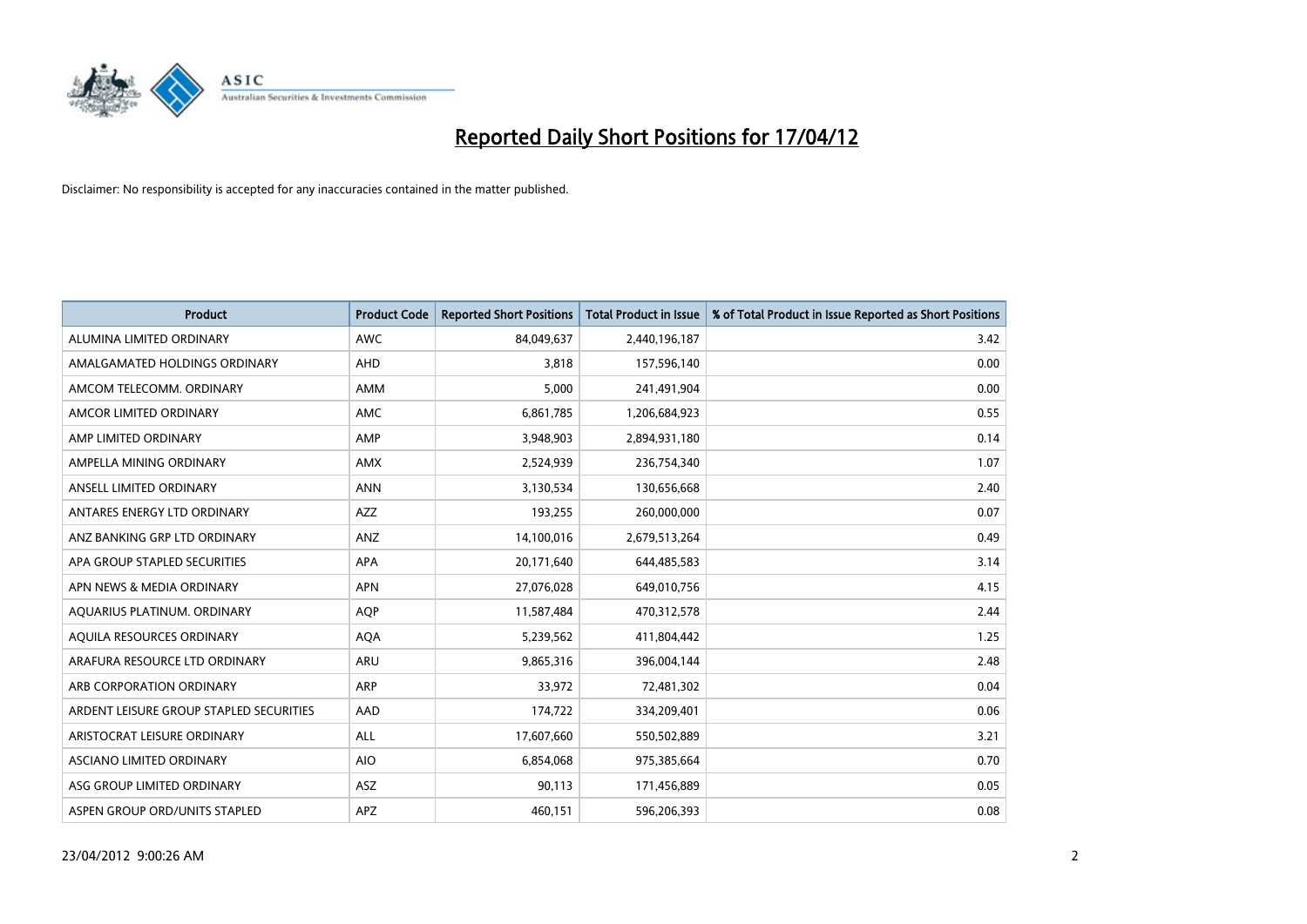

| <b>Product</b>                          | <b>Product Code</b> | <b>Reported Short Positions</b> | <b>Total Product in Issue</b> | % of Total Product in Issue Reported as Short Positions |
|-----------------------------------------|---------------------|---------------------------------|-------------------------------|---------------------------------------------------------|
| ASPIRE MINING LTD ORDINARY              | AKM                 | 434,811                         | 620,594,556                   | 0.07                                                    |
| ASTON RES LTD ORDINARY                  | <b>AZT</b>          | 1,372,099                       | 204,747,813                   | 0.66                                                    |
| ASTRO JAP PROP GROUP STAPLED SECURITIES | AJA                 | 39,768                          | 58,445,002                    | 0.06                                                    |
| ASX LIMITED ORDINARY                    | ASX                 | 3,499,415                       | 175,136,729                   | 1.98                                                    |
| ATLAS IRON LIMITED ORDINARY             | <b>AGO</b>          | 16,103,492                      | 895,374,560                   | 1.76                                                    |
| AUCKLAND INTERNATION ORDINARY           | AIA                 | 372,410                         | 1,327,230,189                 | 0.03                                                    |
| <b>AURORA OIL &amp; GAS ORDINARY</b>    | <b>AUT</b>          | 6,039,226                       | 411,655,343                   | 1.47                                                    |
| AUSDRILL LIMITED ORDINARY               | ASL                 | 1,010,079                       | 303,821,487                   | 0.33                                                    |
| AUSENCO LIMITED ORDINARY                | AAX                 | 750,961                         | 123,872,665                   | 0.60                                                    |
| AUSGOLD LIMITED ORDINARY                | <b>AUC</b>          | 27,600                          | 123,223,571                   | 0.02                                                    |
| AUSTAL LIMITED ORDINARY                 | ASB                 | 239,340                         | 188,193,007                   | 0.12                                                    |
| <b>AUSTAR UNITED ORDINARY</b>           | <b>AUN</b>          | 2,613,739                       | 1,271,505,737                 | 0.21                                                    |
| AUSTIN ENGINEERING ORDINARY             | ANG                 | 4,728                           | 72,314,403                    | 0.00                                                    |
| AUSTRALAND PROPERTY STAPLED SECURITY    | <b>ALZ</b>          | 745,112                         | 576,846,597                   | 0.12                                                    |
| AUSTRALIAN AGRICULT. ORDINARY           | <b>AAC</b>          | 711,910                         | 312,905,085                   | 0.22                                                    |
| AUSTRALIAN INFRASTR, UNITS/ORDINARY     | <b>AIX</b>          | 11,564,212                      | 620,733,944                   | 1.86                                                    |
| AUSTRALIAN PHARM, ORDINARY              | API                 | 232,000                         | 488,115,883                   | 0.05                                                    |
| AUTOMOTIVE HOLDINGS ORDINARY            | AHE                 | 4,404                           | 260,579,682                   | 0.00                                                    |
| AVIENNINGS LIMITED ORDINARY             | <b>AVI</b>          | 225,001                         | 274,588,694                   | 0.08                                                    |
| AWE LIMITED ORDINARY                    | AWE                 | 3,382,549                       | 521,871,941                   | 0.66                                                    |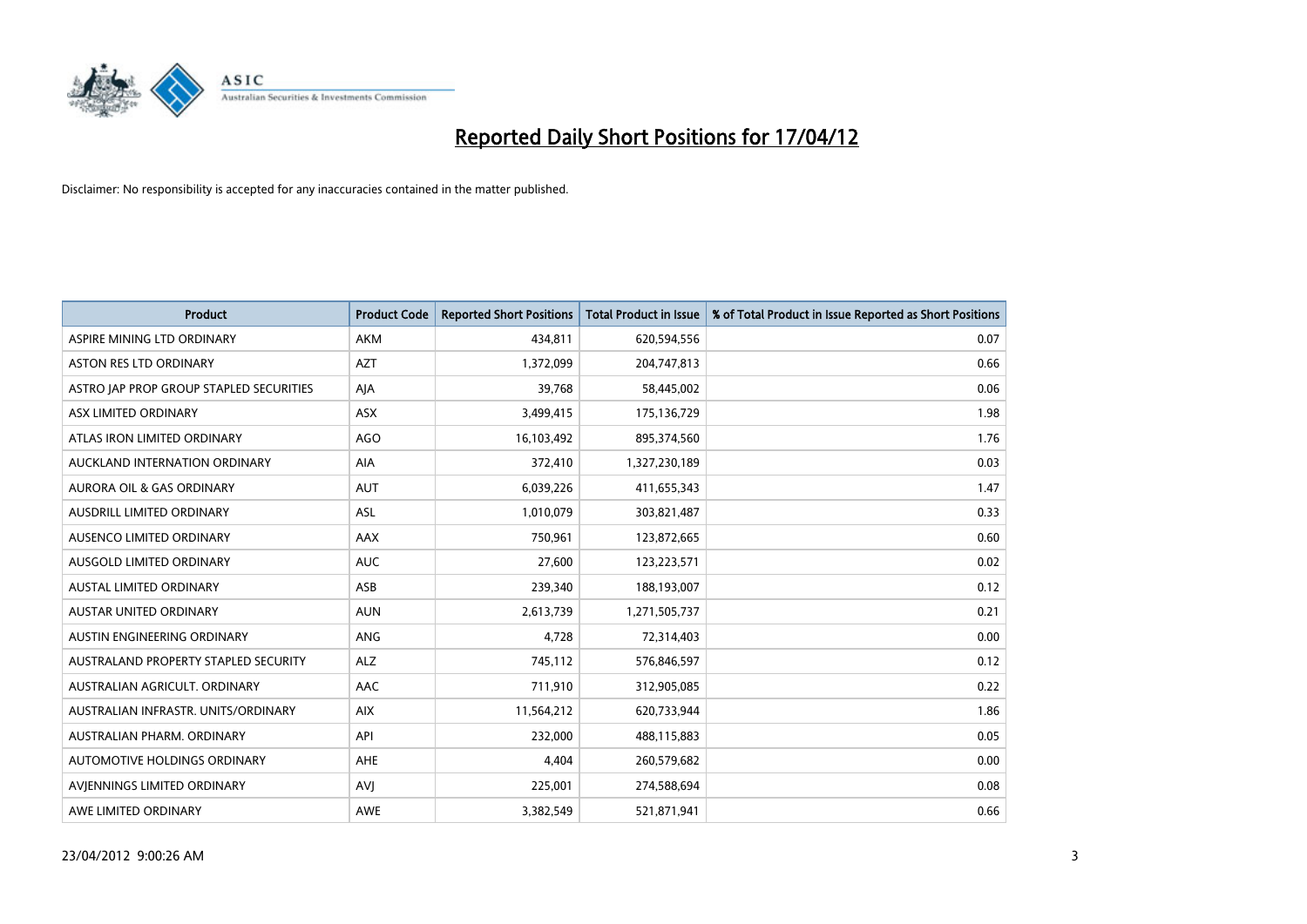

| <b>Product</b>                       | <b>Product Code</b> | <b>Reported Short Positions</b> | <b>Total Product in Issue</b> | % of Total Product in Issue Reported as Short Positions |
|--------------------------------------|---------------------|---------------------------------|-------------------------------|---------------------------------------------------------|
| AZIMUTH RES LTD ORDINARY             | <b>AZH</b>          | 245,214                         | 398,400,724                   | 0.06                                                    |
| AZUMAH RESOURCES ORDINARY            | <b>AZM</b>          | 2,434,019                       | 333,614,095                   | 0.73                                                    |
| <b>BANDANNA ENERGY ORDINARY</b>      | <b>BND</b>          | 3,481,543                       | 528,481,199                   | 0.65                                                    |
| BANK OF QUEENSLAND. ORDINARY         | <b>BOO</b>          | 10,047,381                      | 277,288,396                   | 3.64                                                    |
| <b>BANNERMAN RESOURCES ORDINARY</b>  | <b>BMN</b>          | 10,000                          | 297,244,208                   | 0.00                                                    |
| <b>BASE RES LIMITED ORDINARY</b>     | <b>BSE</b>          | 1,046,774                       | 460,440,029                   | 0.22                                                    |
| BATHURST RESOURCES ORDINARY          | <b>BTU</b>          | 30,919,415                      | 695,447,997                   | 4.44                                                    |
| BC IRON LIMITED ORDINARY             | <b>BCI</b>          | 272,010                         | 103,861,000                   | 0.26                                                    |
| BEACH ENERGY LIMITED ORDINARY        | <b>BPT</b>          | 24,405,038                      | 1,199,253,779                 | 2.04                                                    |
| BEADELL RESOURCE LTD ORDINARY        | <b>BDR</b>          | 9,348,135                       | 716,004,752                   | 1.31                                                    |
| BENDIGO AND ADELAIDE ORDINARY        | <b>BEN</b>          | 4,151,305                       | 396,432,327                   | 1.04                                                    |
| BERKELEY RESOURCES ORDINARY          | <b>BKY</b>          | 359,026                         | 174,298,273                   | 0.21                                                    |
| BETASHARES ASX RES ETF UNITS         | <b>ORE</b>          | 79,330                          | 4,220,217                     | 1.88                                                    |
| <b>BHP BILLITON LIMITED ORDINARY</b> | <b>BHP</b>          | 16,240,818                      | 3,211,691,105                 | 0.47                                                    |
| <b>BILLABONG ORDINARY</b>            | <b>BBG</b>          | 25,035,585                      | 255,102,103                   | 9.80                                                    |
| <b>BIOTA HOLDINGS ORDINARY</b>       | <b>BTA</b>          | 315,551                         | 181,853,957                   | 0.18                                                    |
| BLUESCOPE STEEL LTD ORDINARY         | <b>BSL</b>          | 42,571,246                      | 3,349,185,247                 | 1.27                                                    |
| <b>BOART LONGYEAR ORDINARY</b>       | <b>BLY</b>          | 2,963,536                       | 461,163,412                   | 0.64                                                    |
| <b>BOOM LOGISTICS ORDINARY</b>       | <b>BOL</b>          | 626                             | 468,663,585                   | 0.00                                                    |
| BORAL LIMITED. ORDINARY              | <b>BLD</b>          | 37,245,422                      | 758,572,140                   | 4.90                                                    |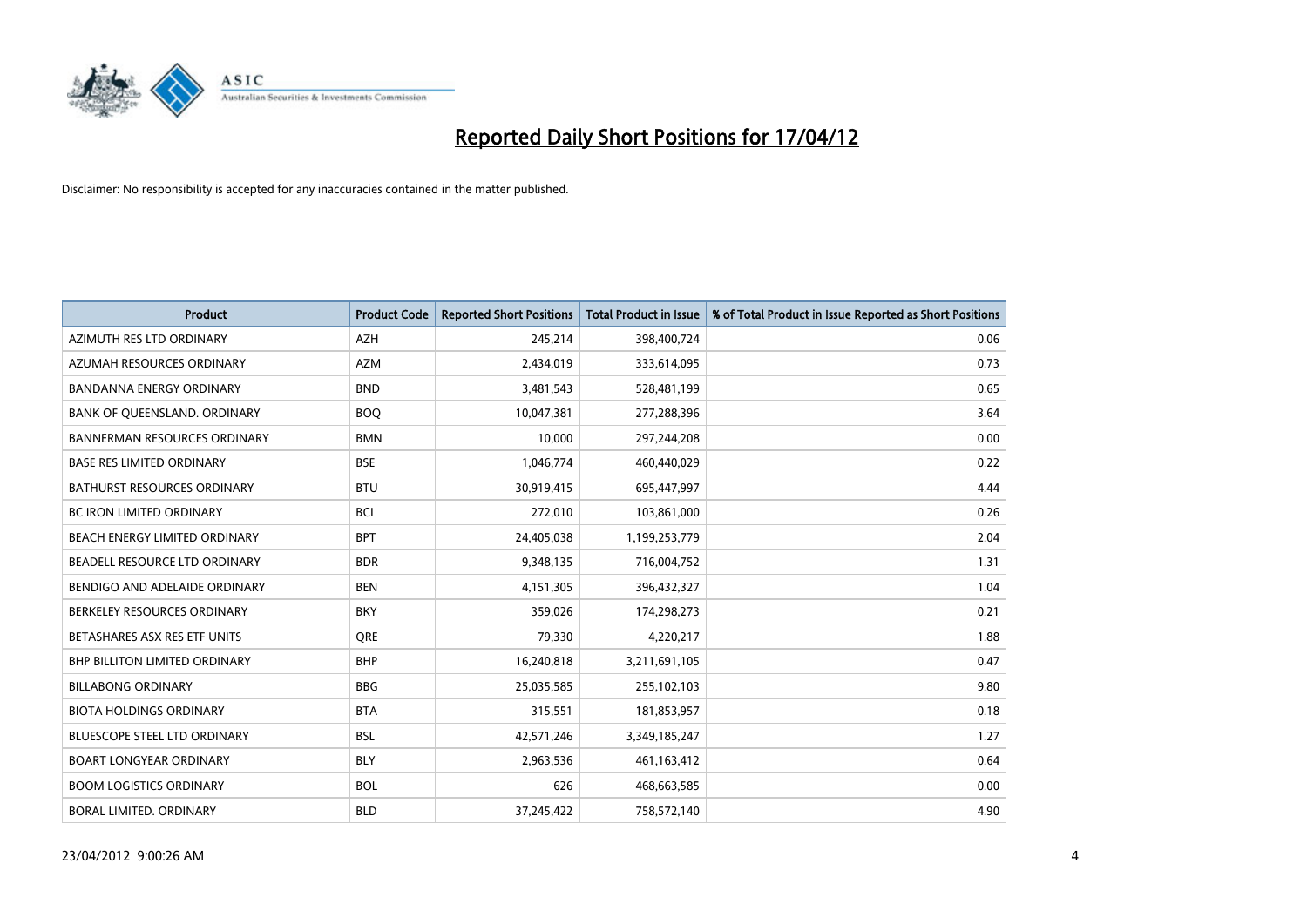

| <b>Product</b>                          | <b>Product Code</b> | <b>Reported Short Positions</b> | <b>Total Product in Issue</b> | % of Total Product in Issue Reported as Short Positions |
|-----------------------------------------|---------------------|---------------------------------|-------------------------------|---------------------------------------------------------|
| <b>BRADKEN LIMITED ORDINARY</b>         | <b>BKN</b>          | 6,449,799                       | 168,629,376                   | 3.84                                                    |
| <b>BRAMBLES LIMITED ORDINARY</b>        | <b>BXB</b>          | 10,958,537                      | 1,480,960,359                 | 0.74                                                    |
| BREVILLE GROUP LTD ORDINARY             | <b>BRG</b>          | 34,777                          | 130,095,322                   | 0.03                                                    |
| <b>BRICKWORKS LIMITED ORDINARY</b>      | <b>BKW</b>          | 25,101                          | 147,567,333                   | 0.02                                                    |
| <b>BROCKMAN RESOURCES ORDINARY</b>      | <b>BRM</b>          | 95,994                          | 145,053,151                   | 0.06                                                    |
| <b>BURU ENERGY ORDINARY</b>             | <b>BRU</b>          | 7,338,043                       | 234,219,477                   | 3.13                                                    |
| <b>BWP TRUST ORDINARY UNITS</b>         | <b>BWP</b>          | 518,396                         | 525,255,093                   | 0.10                                                    |
| <b>CABCHARGE AUSTRALIA ORDINARY</b>     | CAB                 | 680,429                         | 120,437,014                   | 0.57                                                    |
| CALTEX AUSTRALIA ORDINARY               | <b>CTX</b>          | 6,776,133                       | 270,000,000                   | 2.49                                                    |
| <b>CAMPBELL BROTHERS ORDINARY</b>       | <b>CPB</b>          | 1,700,475                       | 67,503,411                    | 2.54                                                    |
| CAPE LAMBERT RES LTD ORDINARY           | <b>CFE</b>          | 89,452                          | 689,108,792                   | 0.01                                                    |
| CARABELLA RES LTD ORDINARY              | <b>CLR</b>          | 3,611                           | 133,642,797                   | 0.00                                                    |
| <b>CARBON ENERGY ORDINARY</b>           | <b>CNX</b>          | 77,039                          | 772,293,626                   | 0.01                                                    |
| <b>CARDNO LIMITED ORDINARY</b>          | CDD                 | 37,145                          | 138,094,885                   | 0.02                                                    |
| CARNARVON PETROLEUM ORDINARY            | <b>CVN</b>          | 322,484                         | 694,644,634                   | 0.05                                                    |
| CARSALES.COM LTD ORDINARY               | <b>CRZ</b>          | 26,824,439                      | 233,684,223                   | 11.47                                                   |
| CASH CONVERTERS ORDINARY                | CCV                 | 15,793                          | 379,761,025                   | 0.00                                                    |
| CENTRO RETAIL AUST ORD/UNIT STAPLED SEC | <b>CRF</b>          | 10,949,160                      | 1,340,723,189                 | 0.81                                                    |
| CERAMIC FUEL CELLS ORDINARY             | <b>CFU</b>          | 82,901                          | 1,366,298,863                 | 0.00                                                    |
| CFS RETAIL PROPERTY UNITS               | <b>CFX</b>          | 59,935,805                      | 2,839,591,911                 | 2.12                                                    |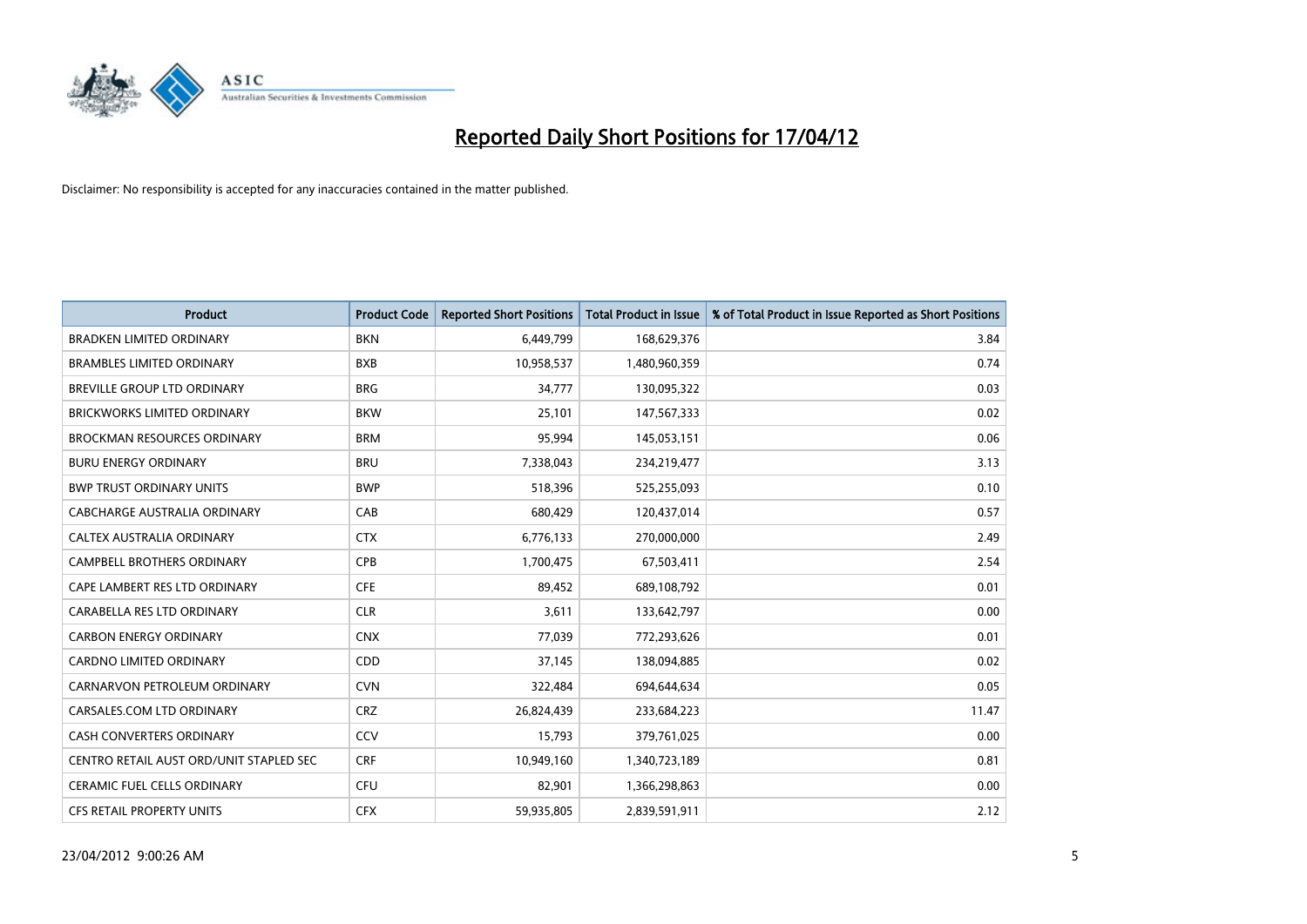

| Product                                  | <b>Product Code</b> | <b>Reported Short Positions</b> | <b>Total Product in Issue</b> | % of Total Product in Issue Reported as Short Positions |
|------------------------------------------|---------------------|---------------------------------|-------------------------------|---------------------------------------------------------|
| CGA MINING LIMITED ORDINARY              | CGX                 | 173,800                         | 337,725,726                   | 0.05                                                    |
| CHALLENGER DIV.PRO. STAPLED UNITS        | <b>CDI</b>          | 217,191                         | 883,903,667                   | 0.02                                                    |
| <b>CHALLENGER INFRAST, STAPLED UNITS</b> | <b>CIF</b>          | 65,870                          | 316,223,785                   | 0.02                                                    |
| CHALLENGER LIMITED ORDINARY              | <b>CGF</b>          | 3,512,929                       | 548,329,617                   | 0.63                                                    |
| CHARTER HALL GROUP STAPLED US PROHIBIT.  | <b>CHC</b>          | 380,978                         | 308,610,130                   | 0.13                                                    |
| <b>CHARTER HALL OFFICE UNIT</b>          | CQO                 | 185,823                         | 493,319,730                   | 0.03                                                    |
| <b>CHARTER HALL RETAIL UNITS</b>         | <b>COR</b>          | 826,681                         | 299,628,571                   | 0.27                                                    |
| <b>CHORUS LIMITED ORDINARY</b>           | <b>CNU</b>          | 1,471,922                       | 385,082,123                   | 0.39                                                    |
| CITIGOLD CORP LTD ORDINARY               | <b>CTO</b>          | 1,355,317                       | 1,105,078,301                 | 0.12                                                    |
| <b>CLOUGH LIMITED ORDINARY</b>           | <b>CLO</b>          | 60,302                          | 773,313,572                   | 0.00                                                    |
| CNPR GRP UNITS/ORD STAPLED               | <b>CNP</b>          | 2,537                           | 972,414,514                   | 0.00                                                    |
| COAL OF AFRICA LTD ORDINARY              | <b>CZA</b>          | 737,472                         | 662,484,573                   | 0.11                                                    |
| COALSPUR MINES LTD ORDINARY              | <b>CPL</b>          | 8,805,074                       | 620,729,899                   | 1.41                                                    |
| <b>COALWORKS LIMITED ORDINARY</b>        | <b>CWK</b>          | 674,774                         | 171,452,298                   | 0.39                                                    |
| <b>COBAR CONSOLIDATED ORDINARY</b>       | CCU                 | 244,926                         | 208,893,687                   | 0.11                                                    |
| COCA-COLA AMATIL ORDINARY                | <b>CCL</b>          | 12,691,629                      | 761,319,007                   | 1.64                                                    |
| COCHLEAR LIMITED ORDINARY                | <b>COH</b>          | 6,255,238                       | 56,929,432                    | 11.00                                                   |
| <b>COCKATOO COAL ORDINARY</b>            | <b>COK</b>          | 5,120,753                       | 1,016,746,908                 | 0.51                                                    |
| <b>COFFEY INTERNATIONAL ORDINARY</b>     | <b>COF</b>          | 1,387                           | 239,260,027                   | 0.00                                                    |
| <b>COKAL LTD ORDINARY</b>                | <b>CKA</b>          | 95,452                          | 411,046,892                   | 0.02                                                    |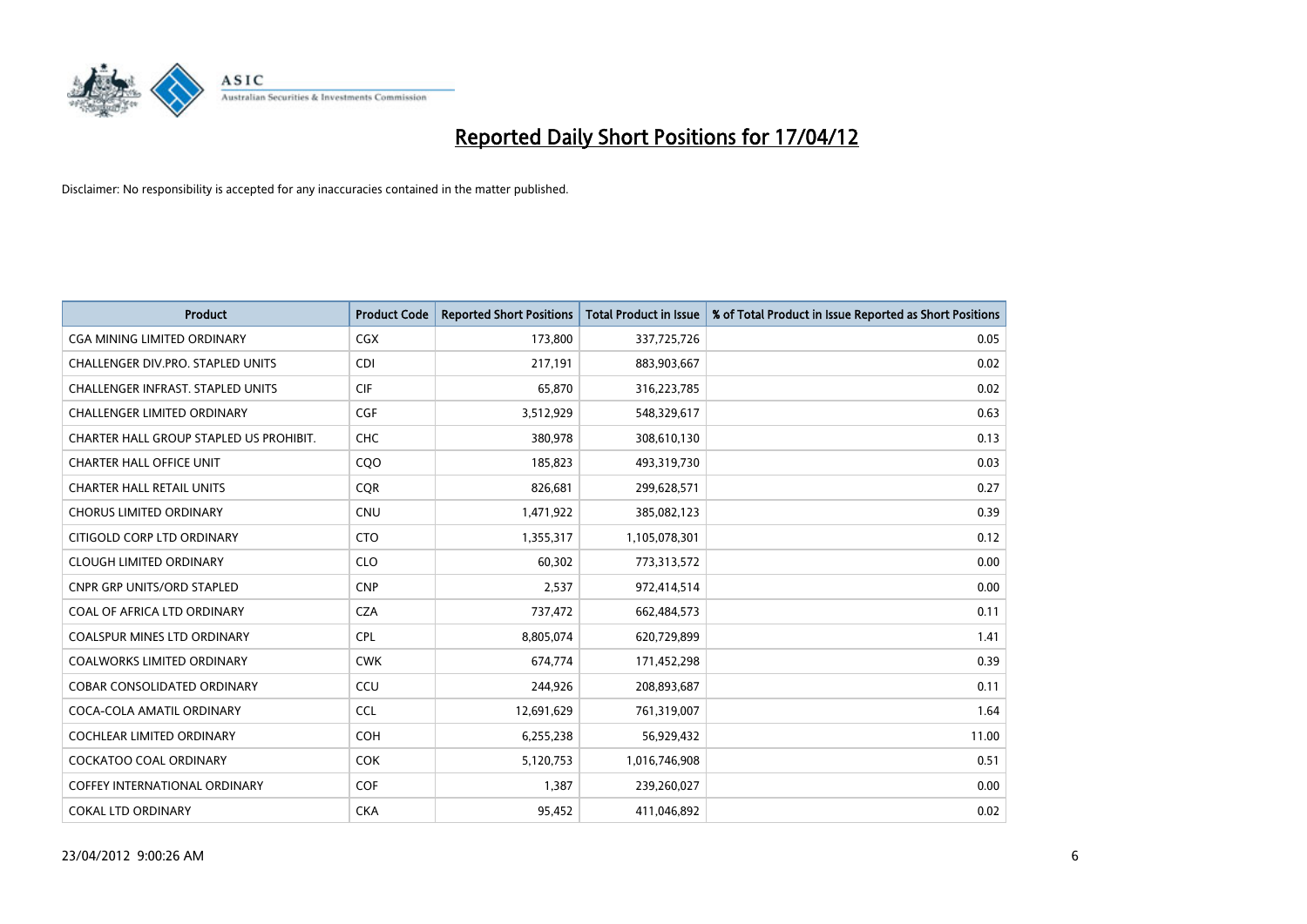

| <b>Product</b>                          | <b>Product Code</b> | <b>Reported Short Positions</b> | <b>Total Product in Issue</b> | % of Total Product in Issue Reported as Short Positions |
|-----------------------------------------|---------------------|---------------------------------|-------------------------------|---------------------------------------------------------|
| <b>COLLINS FOODS LTD ORDINARY</b>       | <b>CKF</b>          | 23,670                          | 93,000,003                    | 0.03                                                    |
| COMMONWEALTH BANK, ORDINARY             | <b>CBA</b>          | 27,422,524                      | 1,581,280,593                 | 1.70                                                    |
| <b>COMMONWEALTH PROP ORDINARY UNITS</b> | <b>CPA</b>          | 36,241,418                      | 2,389,601,065                 | 1.52                                                    |
| <b>COMPASS RESOURCES ORDINARY</b>       | <b>CMR</b>          | 63,000                          | 1,403,744,100                 | 0.00                                                    |
| <b>COMPUTERSHARE LTD ORDINARY</b>       | <b>CPU</b>          | 10,448,115                      | 555,664,059                   | 1.88                                                    |
| CONSOLIDATED MEDIA, ORDINARY            | <b>CMI</b>          | 1,212,329                       | 561,834,996                   | 0.21                                                    |
| CONTINENTAL COAL LTD ORDINARY           | CCC                 | 285,527                         | 421,018,421                   | 0.07                                                    |
| <b>CREDIT CORP GROUP ORDINARY</b>       | <b>CCP</b>          | 2,556                           | 45,571,114                    | 0.01                                                    |
| <b>CROMWELL PROP STAPLED SECURITIES</b> | <b>CMW</b>          | 96,614                          | 1,168,086,516                 | 0.01                                                    |
| <b>CROWN LIMITED ORDINARY</b>           | <b>CWN</b>          | 4,320,982                       | 728,394,185                   | 0.61                                                    |
| <b>CSG LIMITED ORDINARY</b>             | CSV                 | 721,184                         | 282,567,499                   | 0.26                                                    |
| <b>CSL LIMITED ORDINARY</b>             | <b>CSL</b>          | 8,872,996                       | 514,490,422                   | 1.73                                                    |
| <b>CSR LIMITED ORDINARY</b>             | <b>CSR</b>          | 29,830,093                      | 506,000,315                   | 5.89                                                    |
| <b>CUDECO LIMITED ORDINARY</b>          | CDU                 | 3,102,379                       | 190,709,873                   | 1.63                                                    |
| <b>CUE ENERGY RESOURCE ORDINARY</b>     | <b>CUE</b>          | 3,099,297                       | 695,153,053                   | 0.44                                                    |
| <b>CUSTOMERS LIMITED ORDINARY</b>       | <b>CUS</b>          | 18,075                          | 134,869,357                   | 0.01                                                    |
| DART ENERGY LTD ORDINARY                | <b>DTE</b>          | 16,880,521                      | 736,141,536                   | 2.28                                                    |
| DAVID JONES LIMITED ORDINARY            | <b>DJS</b>          | 55,037,981                      | 524,940,325                   | 10.47                                                   |
| DECMIL GROUP LIMITED ORDINARY           | <b>DCG</b>          | 4,175                           | 166,492,757                   | 0.00                                                    |
| DEEP YELLOW LIMITED ORDINARY            | <b>DYL</b>          | 582                             | 1,128,736,403                 | 0.00                                                    |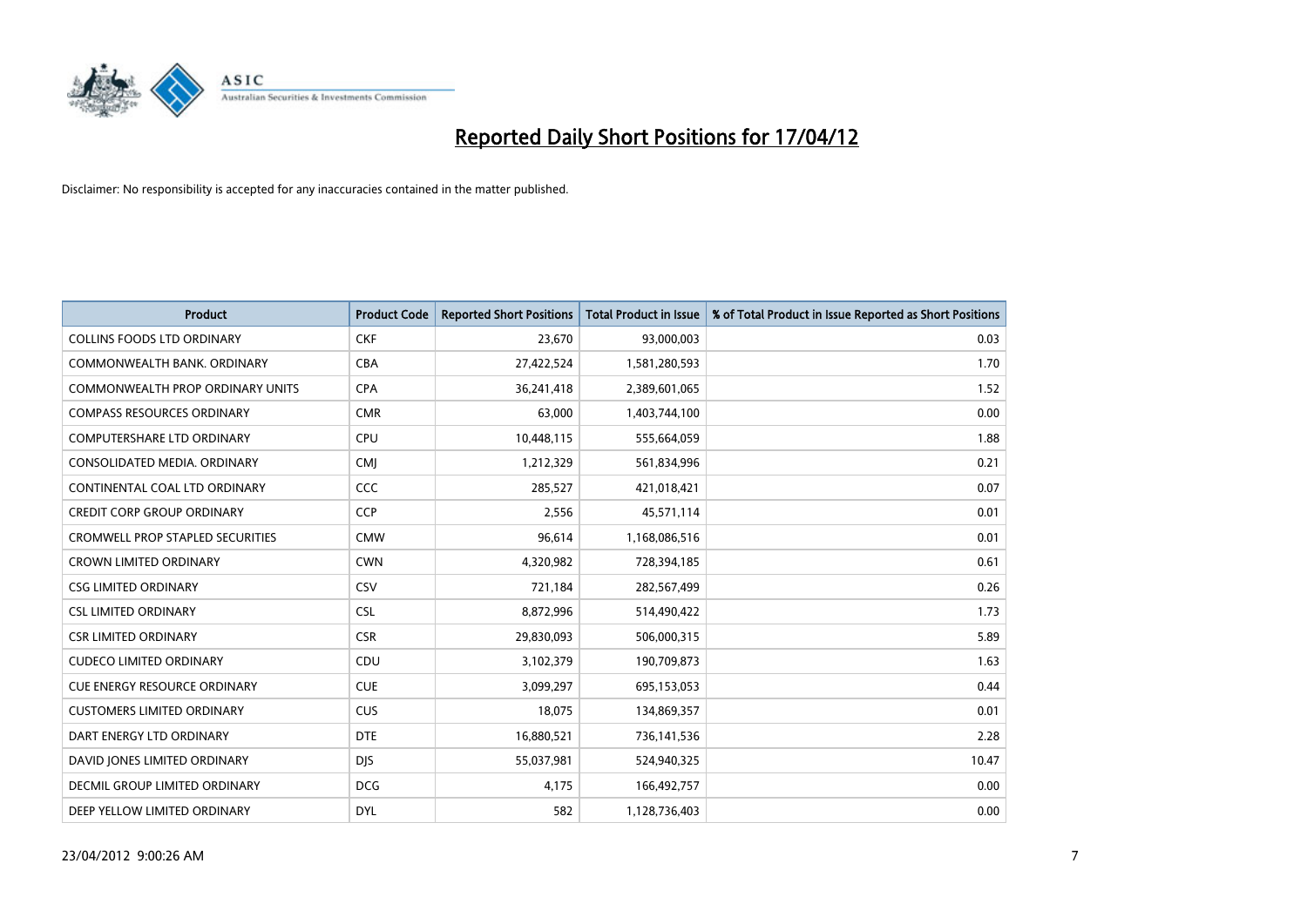

| <b>Product</b>                       | <b>Product Code</b> | <b>Reported Short Positions</b> | <b>Total Product in Issue</b> | % of Total Product in Issue Reported as Short Positions |
|--------------------------------------|---------------------|---------------------------------|-------------------------------|---------------------------------------------------------|
| DEXUS PROPERTY GROUP STAPLED UNITS   | <b>DXS</b>          | 20,819,209                      | 4,839,024,176                 | 0.41                                                    |
| DISCOVERY METALS LTD ORDINARY        | <b>DML</b>          | 9,573,989                       | 442,128,231                   | 2.18                                                    |
| DOMINO PIZZA ENTERPR ORDINARY        | <b>DMP</b>          | 727,036                         | 69,899,674                    | 1.04                                                    |
| DOWNER EDI LIMITED ORDINARY          | <b>DOW</b>          | 6,030,997                       | 429,100,296                   | 1.41                                                    |
| DRILLSEARCH ENERGY ORDINARY          | <b>DLS</b>          | 2,372,503                       | 337,449,196                   | 0.70                                                    |
| DUET GROUP STAPLED US PROHIBIT.      | <b>DUE</b>          | 14,022,849                      | 1,109,831,386                 | 1.26                                                    |
| <b>DULUXGROUP LIMITED ORDINARY</b>   | <b>DLX</b>          | 8,928,318                       | 367,456,259                   | 2.42                                                    |
| ECHO ENTERTAINMENT ORDINARY          | <b>EGP</b>          | 55,781,335                      | 688,019,737                   | 8.10                                                    |
| <b>ELDERS LIMITED ORDINARY</b>       | <b>ELD</b>          | 20,594,582                      | 448,598,480                   | 4.57                                                    |
| ELDORADO GOLD CORP CDI 1:1           | EAU                 | 41,465                          | 9,099,695                     | 0.46                                                    |
| ELEMENTAL MINERALS ORDINARY          | <b>ELM</b>          | 317,551                         | 243,614,280                   | 0.12                                                    |
| ELEMENTOS LIMITED ORDINARY           | ELT                 | 16                              | 82,383,526                    | 0.00                                                    |
| <b>EMECO HOLDINGS ORDINARY</b>       | EHL                 | 1,862,599                       | 631,237,586                   | 0.29                                                    |
| <b>ENDEAVOUR MIN CORP CDI 1:1</b>    | <b>EVR</b>          | 95,413                          | 119,047,006                   | 0.07                                                    |
| <b>ENERGY RESOURCES ORDINARY 'A'</b> | <b>ERA</b>          | 7,383,639                       | 517,725,062                   | 1.41                                                    |
| <b>ENERGY WORLD CORPOR, ORDINARY</b> | <b>EWC</b>          | 26,620,261                      | 1,734,166,672                 | 1.50                                                    |
| <b>ENVESTRA LIMITED ORDINARY</b>     | ENV                 | 4,423,650                       | 1,547,890,032                 | 0.27                                                    |
| EQUATORIAL RES LTD ORDINARY          | EQX                 | 35,822                          | 115,148,553                   | 0.03                                                    |
| <b>EUROZ LIMITED ORDINARY</b>        | EZL                 | 64,420                          | 143,623,248                   | 0.04                                                    |
| EVOLUTION MINING LTD ORDINARY        | <b>EVN</b>          | 2,926,071                       | 707,105,713                   | 0.43                                                    |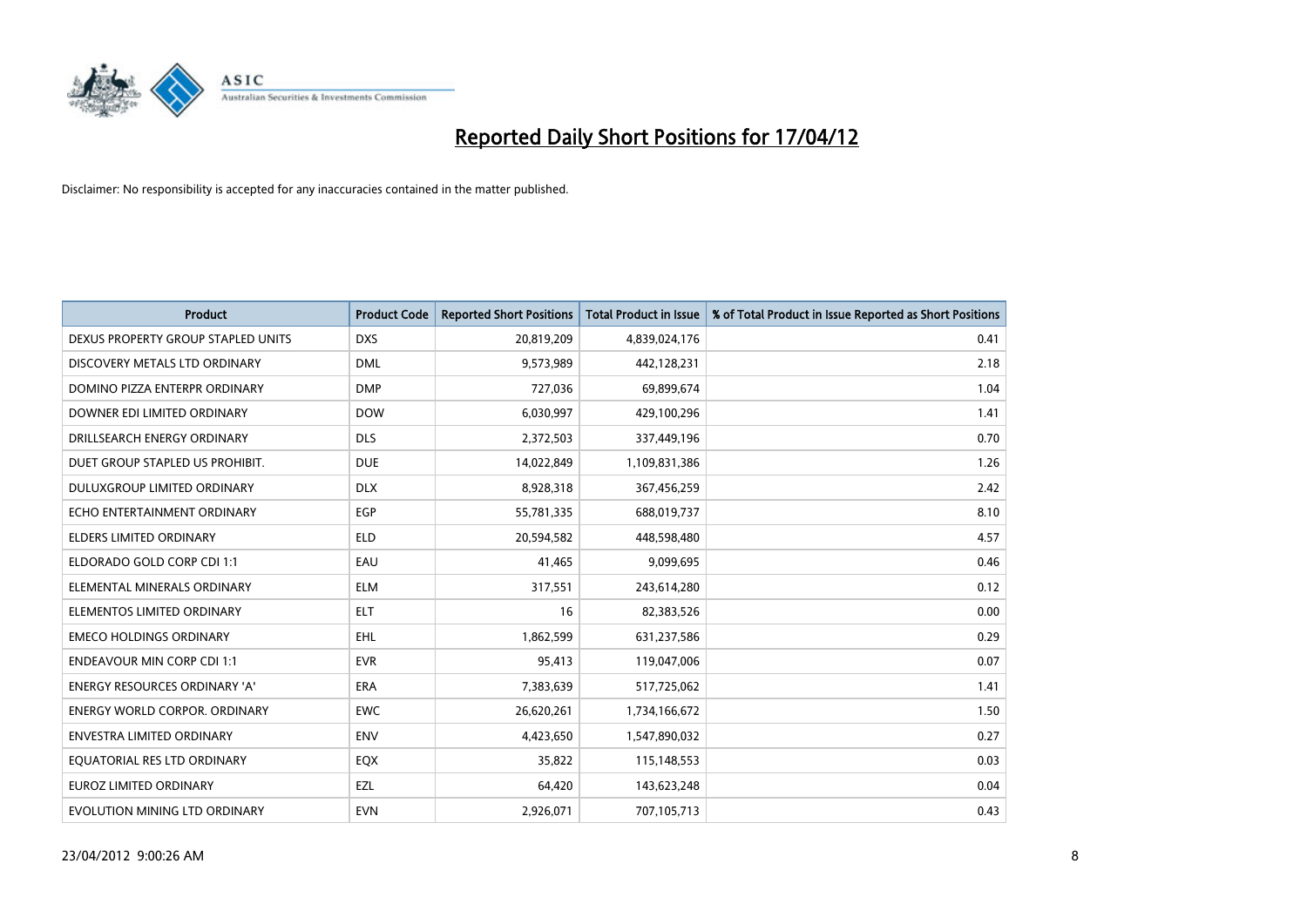

| <b>Product</b>                        | <b>Product Code</b> | <b>Reported Short Positions</b> | <b>Total Product in Issue</b> | % of Total Product in Issue Reported as Short Positions |
|---------------------------------------|---------------------|---------------------------------|-------------------------------|---------------------------------------------------------|
| <b>EXCO RESOURCES LTD ORDINARY</b>    | <b>EXS</b>          | 50,060                          | 356,044,187                   | 0.01                                                    |
| FAIRFAX MEDIA LTD ORDINARY            | <b>FXI</b>          | 256,447,608                     | 2,351,955,725                 | 10.91                                                   |
| <b>FANTASTIC HOLDINGS ORDINARY</b>    | <b>FAN</b>          | 99,000                          | 102,739,538                   | 0.10                                                    |
| <b>FAR LTD ORDINARY</b>               | <b>FAR</b>          | 25,216,250                      | 2,430,080,157                 | 1.04                                                    |
| FISHER & PAYKEL H. ORDINARY           | <b>FPH</b>          | 7,000                           | 530,053,399                   | 0.00                                                    |
| FKP PROPERTY GROUP STAPLED SECURITIES | <b>FKP</b>          | 36,895,512                      | 1,211,033,858                 | 3.04                                                    |
| FLEETWOOD CORP ORDINARY               | <b>FWD</b>          | 108,472                         | 59,170,665                    | 0.18                                                    |
| FLETCHER BUILDING ORDINARY            | <b>FBU</b>          | 11,352,907                      | 680,739,504                   | 1.67                                                    |
| FLEXIGROUP LIMITED ORDINARY           | <b>FXL</b>          | 24,109                          | 279,911,147                   | 0.00                                                    |
| <b>FLIGHT CENTRE ORDINARY</b>         | <b>FLT</b>          | 9,952,226                       | 100,024,697                   | 9.92                                                    |
| FOCUS MINERALS LTD ORDINARY           | <b>FML</b>          | 506,797                         | 4,320,773,701                 | 0.01                                                    |
| <b>FORGE GROUP LIMITED ORDINARY</b>   | <b>FGE</b>          | 322,406                         | 83,469,014                    | 0.37                                                    |
| FORTESCUE METALS GRP ORDINARY         | <b>FMG</b>          | 104,182,705                     | 3,113,798,659                 | 3.30                                                    |
| <b>G.U.D. HOLDINGS ORDINARY</b>       | GUD                 | 1,122,210                       | 70,803,455                    | 1.58                                                    |
| <b>GALAXY RESOURCES ORDINARY</b>      | <b>GXY</b>          | 7,298,730                       | 323,327,000                   | 2.26                                                    |
| <b>GEODYNAMICS LIMITED ORDINARY</b>   | GDY                 | 850                             | 406,452,608                   | 0.00                                                    |
| <b>GINDALBIE METALS LTD ORDINARY</b>  | GBG                 | 36,030,914                      | 1,247,487,454                 | 2.88                                                    |
| <b>GLOUCESTER COAL ORDINARY</b>       | GCL                 | 1,199,237                       | 202,905,967                   | 0.57                                                    |
| <b>GOLD ROAD RES LTD ORDINARY</b>     | GOR                 | 391,899                         | 389,950,665                   | 0.11                                                    |
| <b>GOODMAN FIELDER. ORDINARY</b>      | GFF                 | 28,874,036                      | 1,955,559,207                 | 1.45                                                    |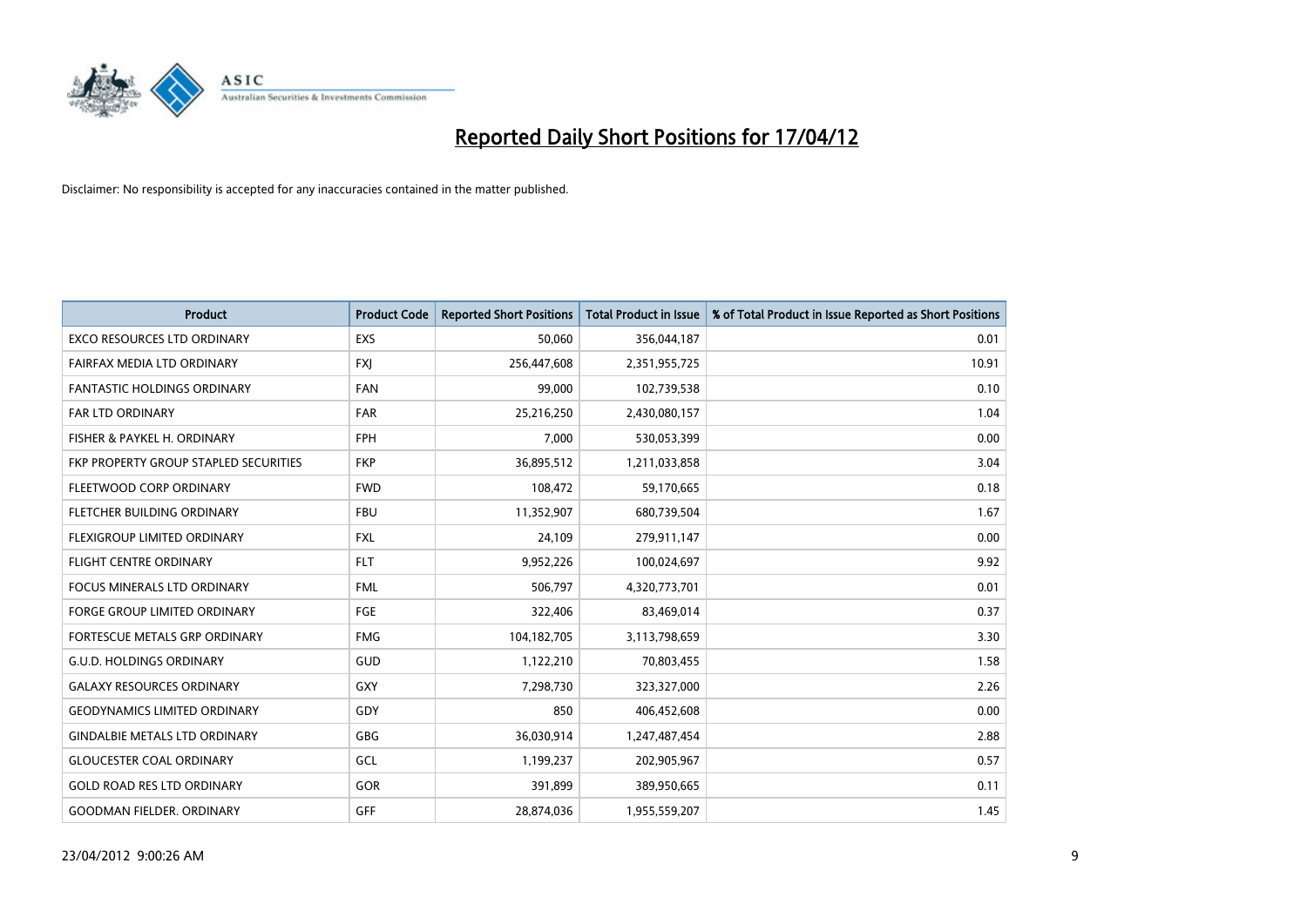

| Product                                          | <b>Product Code</b> | <b>Reported Short Positions</b> | <b>Total Product in Issue</b> | % of Total Product in Issue Reported as Short Positions |
|--------------------------------------------------|---------------------|---------------------------------|-------------------------------|---------------------------------------------------------|
| <b>GOODMAN GROUP STAPLED US PROH. DEF</b>        | <b>GMGDA</b>        | 2,706,584                       | 1,547,163,349                 | 0.17                                                    |
| <b>GPT GROUP STAPLED SEC.</b>                    | <b>GPT</b>          | 9,894,367                       | 1,799,961,423                 | 0.52                                                    |
| <b>GRAINCORP LIMITED A CLASS ORDINARY</b>        | <b>GNC</b>          | 687,989                         | 198,318,900                   | 0.35                                                    |
| <b>GRANGE RESOURCES, ORDINARY</b>                | GRR                 | 666,393                         | 1,154,766,592                 | 0.05                                                    |
| <b>GREENLAND MIN EN LTD ORDINARY</b>             | GGG                 | 3,204,586                       | 416,390,488                   | 0.77                                                    |
| <b>GROWTHPOINT PROPERTY ORD/UNIT STAPLED SEC</b> | GOZ                 | 101,324                         | 291,904,374                   | 0.03                                                    |
| <b>GRYPHON MINERALS LTD ORDINARY</b>             | GRY                 | 5,450,914                       | 348,264,983                   | 1.56                                                    |
| <b>GUILDFORD COAL LTD ORDINARY</b>               | <b>GUF</b>          | 1,333,897                       | 275,363,771                   | 0.50                                                    |
| <b>GUNNS LIMITED ORDINARY</b>                    | <b>GNS</b>          | 61,500,887                      | 848,401,559                   | 7.24                                                    |
| <b>GWA GROUP LTD ORDINARY</b>                    | <b>GWA</b>          | 13,880,748                      | 302,005,514                   | 4.59                                                    |
| <b>HARVEY NORMAN ORDINARY</b>                    | <b>HVN</b>          | 78,167,927                      | 1,062,316,784                 | 7.33                                                    |
| HASTIE GROUP LIMITED ORDINARY                    | <b>HST</b>          | 231,464                         | 137,353,504                   | 0.17                                                    |
| HASTINGS DIVERSIFIED STAPLED SECURITY            | <b>HDF</b>          | 801,906                         | 530,001,072                   | 0.14                                                    |
| <b>HAVILAH RESOURCES NL ORDINARY</b>             | <b>HAV</b>          | 75,177                          | 101,311,223                   | 0.07                                                    |
| <b>HENDERSON GROUP CDI 1:1</b>                   | <b>HGG</b>          | 16,608,866                      | 669,889,446                   | 2.49                                                    |
| HFA HOLDINGS LIMITED ORDINARY                    | <b>HFA</b>          | 3,809                           | 117,332,831                   | 0.00                                                    |
| HIGHLANDS PACIFIC ORDINARY                       | <b>HIG</b>          | 44,937                          | 686,202,481                   | 0.01                                                    |
| HILLGROVE RES LTD ORDINARY                       | <b>HGO</b>          | 12,150,636                      | 793,698,575                   | 1.53                                                    |
| HILLS HOLDINGS LTD ORDINARY                      | <b>HIL</b>          | 3,452,191                       | 246,500,444                   | 1.38                                                    |
| HORIZON OIL LIMITED ORDINARY                     | <b>HZN</b>          | 25,265,680                      | 1,130,811,515                 | 2.23                                                    |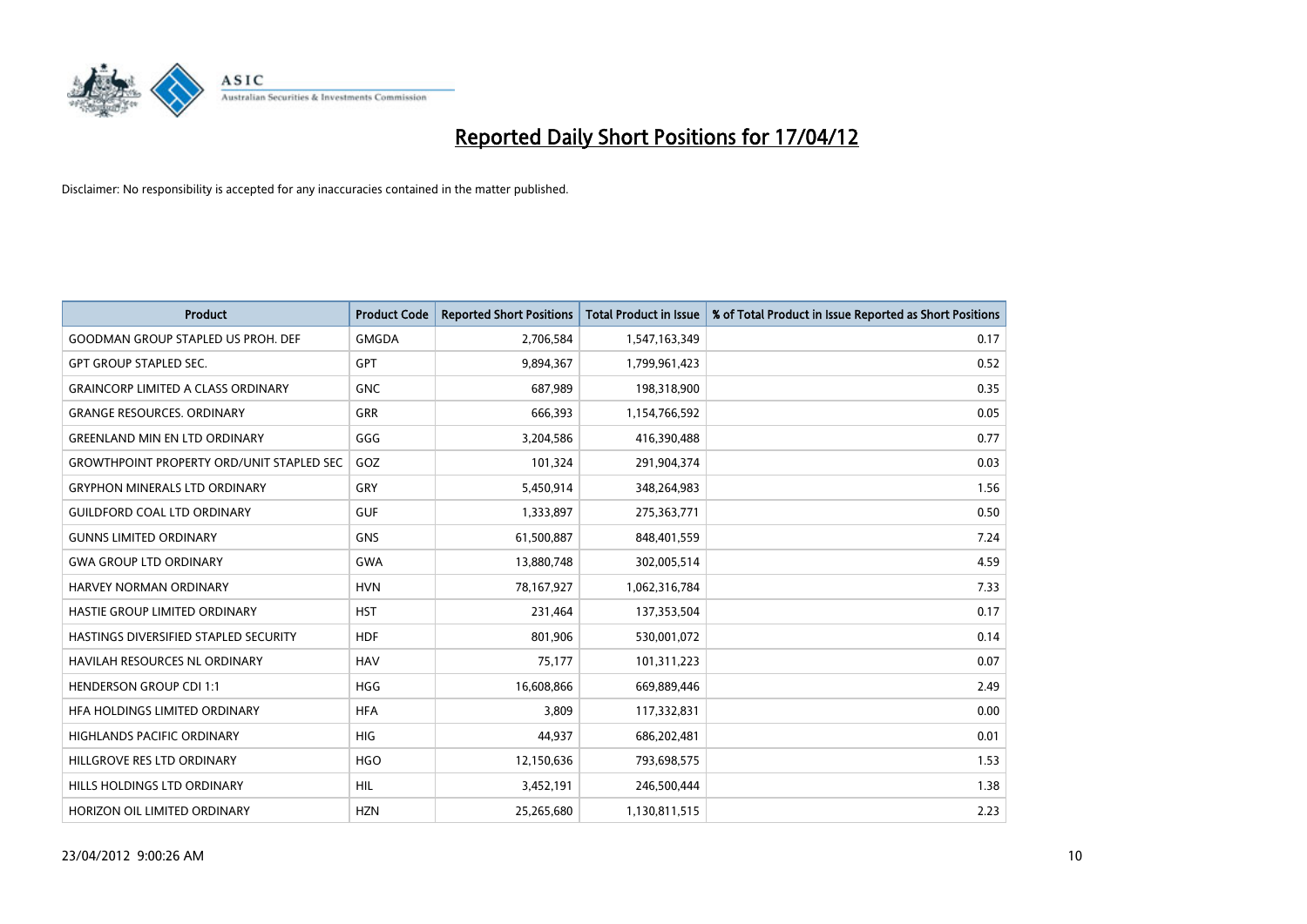

| <b>Product</b>                            | <b>Product Code</b> | <b>Reported Short Positions</b> | <b>Total Product in Issue</b> | % of Total Product in Issue Reported as Short Positions |
|-------------------------------------------|---------------------|---------------------------------|-------------------------------|---------------------------------------------------------|
| <b>IINET LIMITED ORDINARY</b>             | <b>IIN</b>          | 16,304                          | 160,968,847                   | 0.00                                                    |
| ILUKA RESOURCES ORDINARY                  | ILU                 | 26,552,271                      | 418,700,517                   | 6.33                                                    |
| <b>IMDEX LIMITED ORDINARY</b>             | <b>IMD</b>          | 143,326                         | 206,369,102                   | 0.07                                                    |
| IMF (AUSTRALIA) LTD ORDINARY              | <b>IMF</b>          | 153,677                         | 123,828,193                   | 0.13                                                    |
| <b>INCITEC PIVOT ORDINARY</b>             | IPL                 | 6,688,421                       | 1,628,730,107                 | 0.40                                                    |
| <b>INDEPENDENCE GROUP ORDINARY</b>        | <b>IGO</b>          | 8,830,592                       | 232,882,535                   | 3.79                                                    |
| <b>INDOPHIL RESOURCES ORDINARY</b>        | <b>IRN</b>          | 847,051                         | 1,203,146,194                 | 0.06                                                    |
| <b>INDUSTREA LIMITED ORDINARY</b>         | IDL                 | 598,318                         | 370,268,218                   | 0.17                                                    |
| INFIGEN ENERGY STAPLED SECURITIES         | <b>IFN</b>          | 4,318,875                       | 762,265,972                   | 0.58                                                    |
| INSURANCE AUSTRALIA ORDINARY              | IAG                 | 3,938,417                       | 2,079,034,021                 | 0.16                                                    |
| INTEGRA MINING LTD, ORDINARY              | <b>IGR</b>          | 4,336,517                       | 846,293,881                   | 0.50                                                    |
| <b>INTREPID MINES ORDINARY</b>            | IAU                 | 5,046,439                       | 524,428,289                   | 0.97                                                    |
| INVESTA OFFICE FUND STAPLED SEC. DEF SET  | <b>IOFDA</b>        | 1,237,481                       | 614,041,023                   | 0.18                                                    |
| <b>INVOCARE LIMITED ORDINARY</b>          | <b>IVC</b>          | 2,377,643                       | 110,030,298                   | 2.15                                                    |
| <b>ION LIMITED ORDINARY</b>               | <b>ION</b>          | 164,453                         | 256,365,105                   | 0.06                                                    |
| <b>IOOF HOLDINGS LTD ORDINARY</b>         | IFL                 | 875,306                         | 229,794,395                   | 0.35                                                    |
| <b>IRESS MARKET TECH. ORDINARY</b>        | <b>IRE</b>          | 2,069,257                       | 127,036,010                   | 1.62                                                    |
| <b>IRON ORE HOLDINGS ORDINARY</b>         | <b>IOH</b>          | 39,352                          | 166,637,005                   | 0.02                                                    |
| ISHARES GLOBAL 100 CDI 1:1                | 100                 | 10,859                          | 10,600,000                    | 0.10                                                    |
| ISHARES MSCI AUS 200 ISHARES MSCI AUS 200 | IOZ                 | 48,192                          | 4,352,373                     | 1.11                                                    |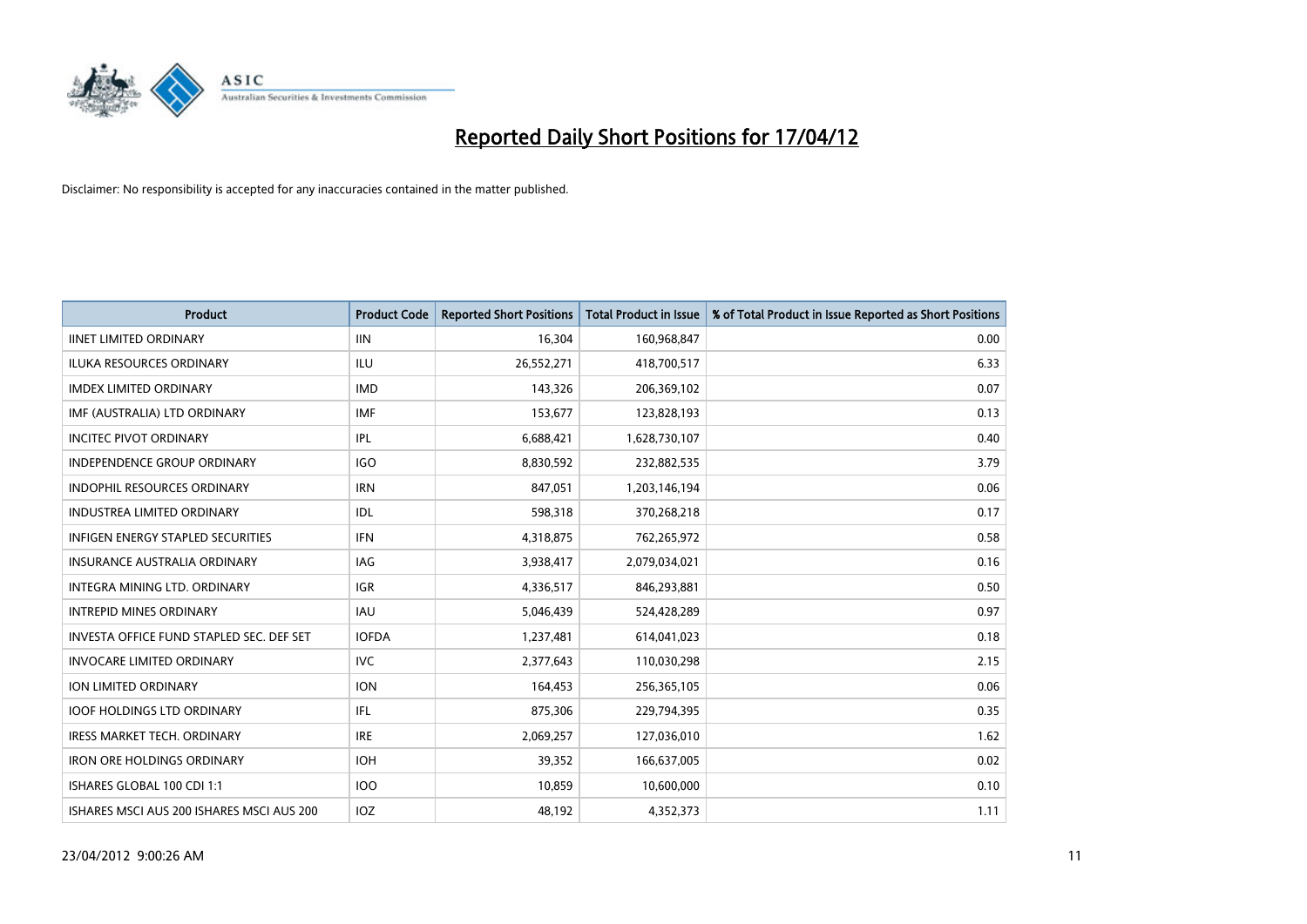

| <b>Product</b>                            | <b>Product Code</b> | <b>Reported Short Positions</b> | <b>Total Product in Issue</b> | % of Total Product in Issue Reported as Short Positions |
|-------------------------------------------|---------------------|---------------------------------|-------------------------------|---------------------------------------------------------|
| ISHARES MSCI EM MKTS CDI 1:1              | <b>IEM</b>          | 5,941                           | 425,700,000                   | 0.00                                                    |
| ISHARES MSCI JAPAN CDI 1:1                | <b>IJP</b>          | 4,136                           | 822,000,000                   | 0.00                                                    |
| ISHARES S&P HIGH DIV ISHARES S&P HIGH DIV | <b>IHD</b>          | 99,995                          | 2,903,027                     | 3.44                                                    |
| ISHARES SMALL ORDS ISHARES SMALL ORDS     | <b>ISO</b>          | 717,405                         | 5,703,165                     | 12.58                                                   |
| <b>IVANHOE AUSTRALIA ORDINARY</b>         | <b>IVA</b>          | 1,944,963                       | 553,921,745                   | 0.34                                                    |
| JAMES HARDIE INDUST CHESS DEPOSITARY INT  | <b>IHX</b>          | 17,106,672                      | 437,175,963                   | 3.88                                                    |
| <b>JB HI-FI LIMITED ORDINARY</b>          | <b>IBH</b>          | 22,957,064                      | 98,850,643                    | 23.22                                                   |
| <b>JUPITER MINES ORDINARY</b>             | <b>IMS</b>          | 50,544                          | 1,806,834,044                 | 0.00                                                    |
| <b>KAGARA LTD ORDINARY</b>                | KZL                 | 10,725,109                      | 798,953,117                   | 1.33                                                    |
| KANGAROO RES LTD ORDINARY                 | <b>KRL</b>          | 120,728                         | 3,434,430,012                 | 0.00                                                    |
| KAROON GAS AUSTRALIA ORDINARY             | <b>KAR</b>          | 954,726                         | 221,420,769                   | 0.42                                                    |
| KATHMANDU HOLD LTD ORDINARY               | <b>KMD</b>          | 1,791,636                       | 200,000,000                   | 0.90                                                    |
| <b>KBL MINING LIMITED ORDINARY</b>        | <b>KBL</b>          | 1,820                           | 241,361,631                   | 0.00                                                    |
| <b>KENTOR GOLD LIMITED ORDINARY</b>       | KGL                 | 11,590                          | 106,209,874                   | 0.01                                                    |
| <b>KEYBRIDGE CAPITAL ORDINARY</b>         | <b>KBC</b>          | 1                               | 172,070,564                   | 0.00                                                    |
| KINGSGATE CONSOLID. ORDINARY              | <b>KCN</b>          | 5,396,049                       | 151,169,756                   | 3.56                                                    |
| KINGSROSE MINING LTD ORDINARY             | <b>KRM</b>          | 91,530                          | 278,947,853                   | 0.02                                                    |
| LEIGHTON HOLDINGS ORDINARY                | LEI                 | 8,994,491                       | 337,087,596                   | 2.65                                                    |
| LEND LEASE GROUP UNIT/ORD STAPLED         | LLC                 | 3,399,242                       | 572,789,827                   | 0.59                                                    |
| LINC ENERGY LTD ORDINARY                  | LNC                 | 17,909,593                      | 504,487,631                   | 3.54                                                    |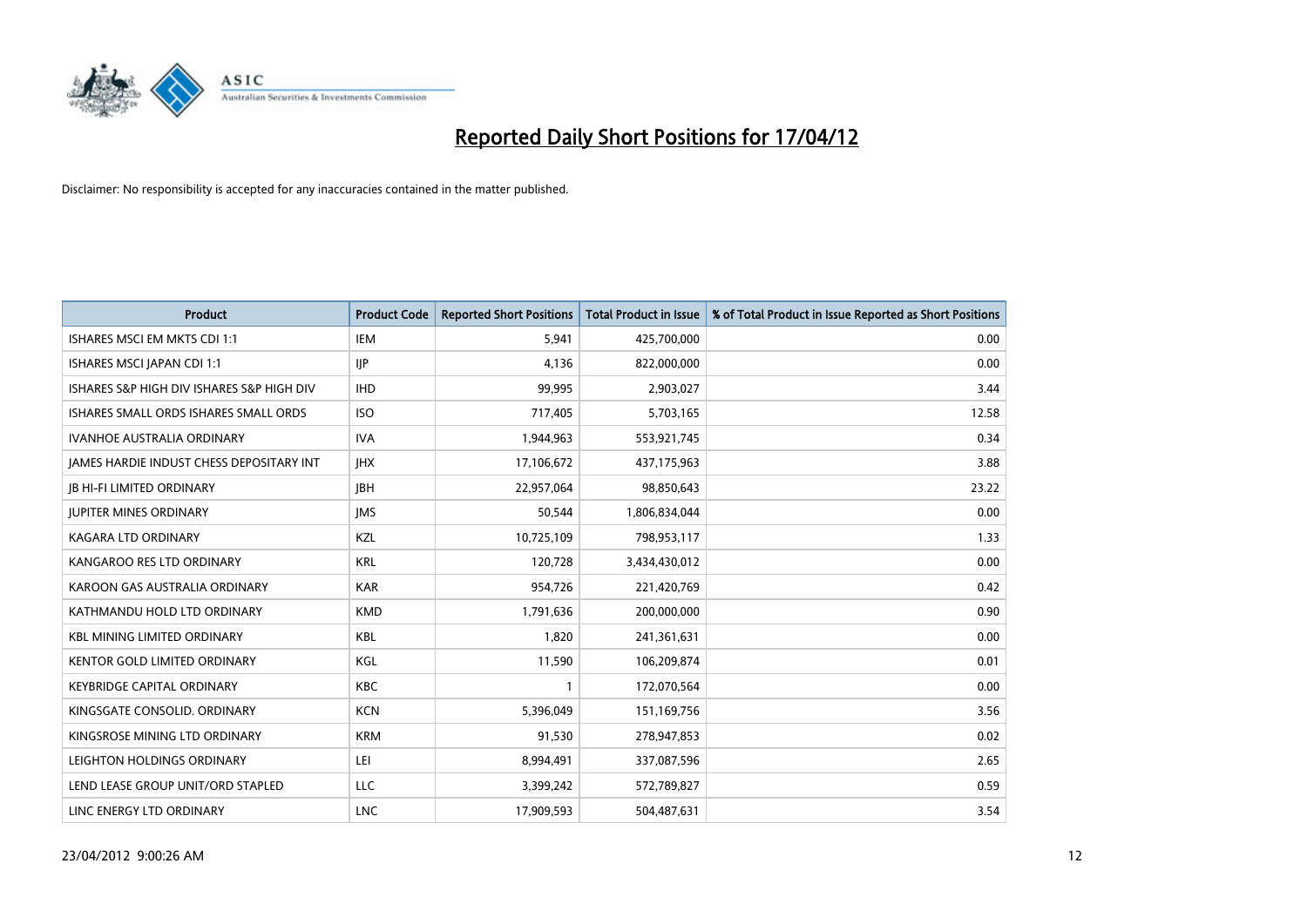

| <b>Product</b>                        | <b>Product Code</b> | <b>Reported Short Positions</b> | <b>Total Product in Issue</b> | % of Total Product in Issue Reported as Short Positions |
|---------------------------------------|---------------------|---------------------------------|-------------------------------|---------------------------------------------------------|
| LIQUEFIED NATURAL ORDINARY            | LNG                 | 272,800                         | 267,699,015                   | 0.10                                                    |
| <b>LYNAS CORPORATION ORDINARY</b>     | <b>LYC</b>          | 158,271,121                     | 1,714,496,913                 | 9.23                                                    |
| M2 TELECOMMUNICATION ORDINARY         | <b>MTU</b>          | 997,263                         | 124,543,385                   | 0.79                                                    |
| <b>MACA LIMITED ORDINARY</b>          | <b>MLD</b>          | 200,648                         | 150,000,000                   | 0.13                                                    |
| <b>MACMAHON HOLDINGS ORDINARY</b>     | <b>MAH</b>          | 5,305,437                       | 738,631,705                   | 0.71                                                    |
| MACO ATLAS ROADS GRP ORDINARY STAPLED | <b>MQA</b>          | 10,119,958                      | 464,279,594                   | 2.19                                                    |
| MACQUARIE GROUP LTD ORDINARY          | <b>MOG</b>          | 8,384,526                       | 348,588,304                   | 2.38                                                    |
| MARENGO MINING ORDINARY               | <b>MGO</b>          | 39,850                          | 1,003,609,863                 | 0.00                                                    |
| <b>MATRIX C &amp; E LTD ORDINARY</b>  | <b>MCE</b>          | 705,202                         | 77,081,507                    | 0.91                                                    |
| MAVERICK DRILLING ORDINARY            | <b>MAD</b>          | 223,491                         | 267,454,286                   | 0.09                                                    |
| MCMILLAN SHAKESPEARE ORDINARY         | <b>MMS</b>          | 10,020                          | 74,523,965                    | 0.01                                                    |
| MEDUSA MINING LTD ORDINARY            | <b>MML</b>          | 3,069,157                       | 188,903,911                   | 1.62                                                    |
| MELBOURNE IT LIMITED ORDINARY         | <b>MLB</b>          | 9,122                           | 81,352,178                    | 0.01                                                    |
| MEO AUSTRALIA LTD ORDINARY            | <b>MEO</b>          | 4,647,662                       | 539,913,260                   | 0.87                                                    |
| <b>MERMAID MARINE ORDINARY</b>        | <b>MRM</b>          | 395,993                         | 219,311,642                   | 0.18                                                    |
| MESOBLAST LIMITED ORDINARY            | <b>MSB</b>          | 13,382,427                      | 284,478,361                   | 4.71                                                    |
| METALS X LIMITED ORDINARY             | <b>MLX</b>          | 321,268                         | 1,320,540,009                 | 0.03                                                    |
| METCASH LIMITED ORDINARY              | <b>MTS</b>          | 38,942,990                      | 771,345,864                   | 5.06                                                    |
| METMINCO LIMITED ORDINARY             | <b>MNC</b>          | 1,890,544                       | 1,749,541,573                 | 0.10                                                    |
| MHM METALS LIMITED ORDINARY           | <b>MHM</b>          | 37,083                          | 104,284,318                   | 0.04                                                    |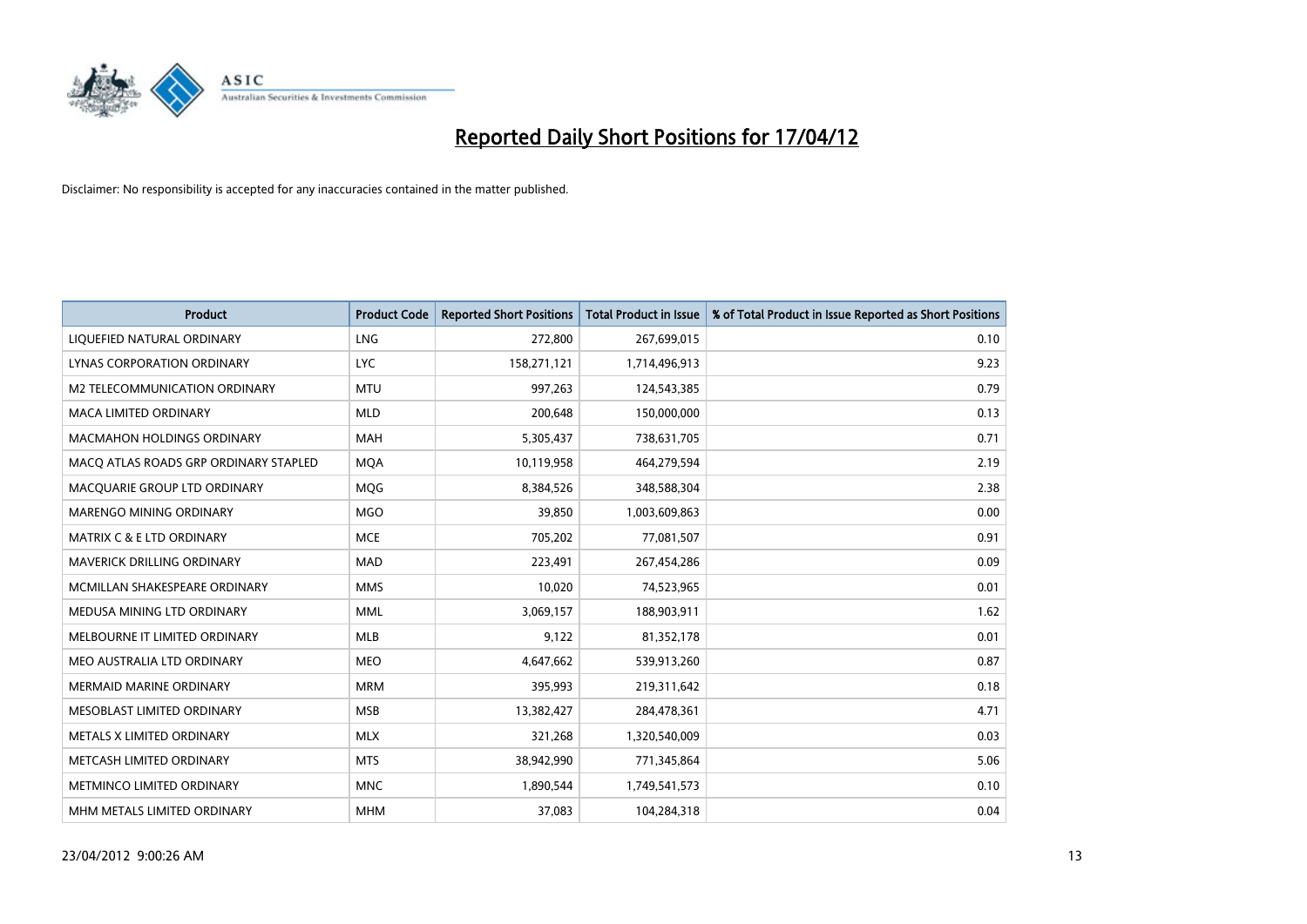

| <b>Product</b>                    | <b>Product Code</b> | <b>Reported Short Positions</b> | <b>Total Product in Issue</b> | % of Total Product in Issue Reported as Short Positions |
|-----------------------------------|---------------------|---------------------------------|-------------------------------|---------------------------------------------------------|
| MICLYN EXP OFFSHR ORDINARY        | <b>MIO</b>          | 993,301                         | 278,515,705                   | 0.35                                                    |
| MILTON CORPORATION ORDINARY       | <b>MLT</b>          | 12,800                          | 121,625,655                   | 0.01                                                    |
| MINCOR RESOURCES NL ORDINARY      | <b>MCR</b>          | 1,566,772                       | 194,354,889                   | 0.80                                                    |
| MINERAL DEPOSITS ORDINARY         | <b>MDL</b>          | 57,744                          | 83,538,786                    | 0.07                                                    |
| MINERAL RESOURCES, ORDINARY       | <b>MIN</b>          | 1,036,268                       | 184,856,018                   | 0.53                                                    |
| MIRABELA NICKEL LTD ORDINARY      | <b>MBN</b>          | 12,439,144                      | 492,516,163                   | 2.53                                                    |
| MIRVAC GROUP STAPLED SECURITIES   | <b>MGR</b>          | 7,242,380                       | 3,418,236,755                 | 0.19                                                    |
| MOLOPO ENERGY LTD ORDINARY        | <b>MPO</b>          | 872,220                         | 245,579,810                   | 0.37                                                    |
| MOLY MINES LIMITED ORDINARY       | <b>MOL</b>          | 65,434                          | 384,893,989                   | 0.02                                                    |
| MONADELPHOUS GROUP ORDINARY       | <b>MND</b>          | 2,499,746                       | 88,674,327                    | 2.81                                                    |
| MORTGAGE CHOICE LTD ORDINARY      | <b>MOC</b>          | 2,240,171                       | 120,319,572                   | 1.86                                                    |
| <b>MOUNT GIBSON IRON ORDINARY</b> | <b>MGX</b>          | 5,943,560                       | 1,082,716,453                 | 0.54                                                    |
| MOUNT MAGNET SOUTH ORDINARY       | <b>MUM</b>          | 543,548                         | 369,315,612                   | 0.15                                                    |
| MURCHISON METALS LTD ORDINARY     | <b>MMX</b>          | 3,760,829                       | 450,093,277                   | 0.84                                                    |
| MYER HOLDINGS LTD ORDINARY        | <b>MYR</b>          | 75,484,581                      | 583,384,551                   | 12.92                                                   |
| NATIONAL AUST. BANK ORDINARY      | <b>NAB</b>          | 13,983,261                      | 2,239,201,841                 | 0.61                                                    |
| NAVIGATOR RESOURCES ORDINARY      | <b>NAV</b>          | 500                             | 2,222,216,576                 | 0.00                                                    |
| NAVITAS LIMITED ORDINARY          | <b>NVT</b>          | 11,084,376                      | 375,318,628                   | 2.96                                                    |
| NEON ENERGY LIMITED ORDINARY      | <b>NEN</b>          | 227,470                         | 436,464,518                   | 0.06                                                    |
| NEW HOPE CORPORATION ORDINARY     | <b>NHC</b>          | 1,201,070                       | 830,411,534                   | 0.13                                                    |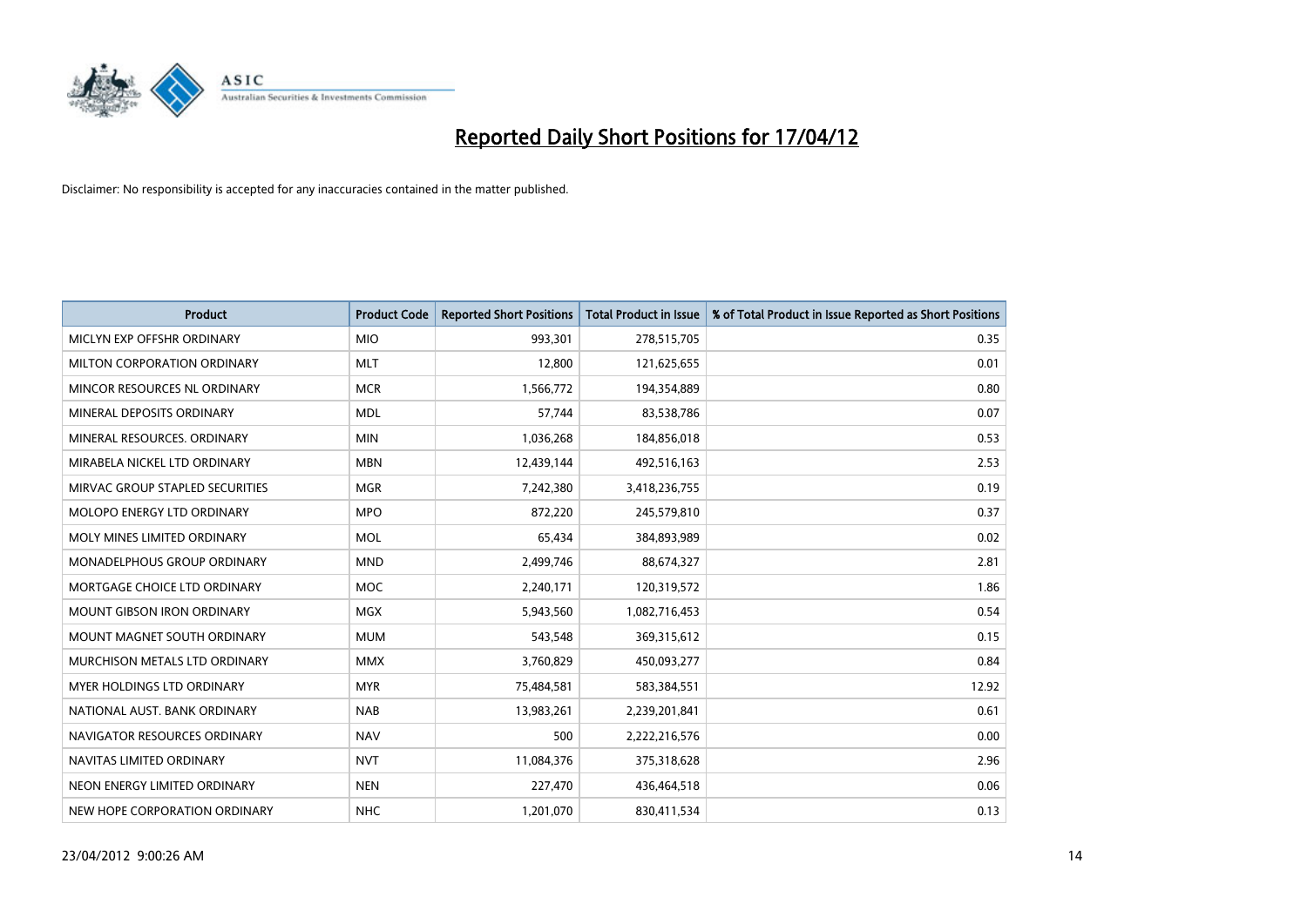

| <b>Product</b>                        | <b>Product Code</b> | <b>Reported Short Positions</b> | <b>Total Product in Issue</b> | % of Total Product in Issue Reported as Short Positions |
|---------------------------------------|---------------------|---------------------------------|-------------------------------|---------------------------------------------------------|
| NEWCREST MINING ORDINARY              | <b>NCM</b>          | 684,275                         | 764,960,000                   | 0.05                                                    |
| NEWS CORP A NON-VOTING CDI            | <b>NWSLV</b>        | 3,717,462                       | 1,647,866,887                 | 0.22                                                    |
| NEWS CORP B VOTING CDI                | <b>NWS</b>          | 1,505,089                       | 798,520,953                   | 0.18                                                    |
| NEWSAT LIMITED ORDINARY               | <b>NWT</b>          | 160,752                         | 217,972,157                   | 0.07                                                    |
| NEXTDC LIMITED ORDINARY               | <b>NXT</b>          | 899,229                         | 123,533,558                   | 0.72                                                    |
| NEXUS ENERGY LIMITED ORDINARY         | <b>NXS</b>          | 6,078,779                       | 1,329,821,159                 | 0.45                                                    |
| NIB HOLDINGS LIMITED ORDINARY         | <b>NHF</b>          | 69.001                          | 444,994,476                   | 0.02                                                    |
| NIDO PETROLEUM ORDINARY               | <b>NDO</b>          | 117,323                         | 1,389,163,151                 | 0.01                                                    |
| NOBLE MINERAL RES ORDINARY            | <b>NMG</b>          | 2,059,886                       | 552,170,653                   | 0.37                                                    |
| NORFOLK GROUP ORDINARY                | <b>NFK</b>          | 185,000                         | 158,890,730                   | 0.12                                                    |
| NORTHERN IRON LTD ORDINARY            | <b>NFE</b>          | 385,103                         | 369,980,113                   | 0.09                                                    |
| NORTHERN STAR ORDINARY                | <b>NST</b>          | 420,336                         | 402,170,706                   | 0.11                                                    |
| NRW HOLDINGS LIMITED ORDINARY         | <b>NWH</b>          | 1,463,107                       | 278,888,011                   | 0.53                                                    |
| NUCOAL RESOURCES LTD ORDINARY         | <b>NCR</b>          | 73.608                          | 747,499,169                   | 0.01                                                    |
| NUFARM LIMITED ORDINARY               | <b>NUF</b>          | 5,542,791                       | 262,018,057                   | 2.13                                                    |
| OAKTON LIMITED ORDINARY               | <b>OKN</b>          | 410,438                         | 93,800,235                    | 0.44                                                    |
| OCEANAGOLD CORP. CHESS DEPOSITARY INT | <b>OGC</b>          | 882,609                         | 262,827,709                   | 0.34                                                    |
| OIL SEARCH LTD ORDINARY               | OSH                 | 11,060,147                      | 1,328,845,714                 | 0.83                                                    |
| OM HOLDINGS LIMITED ORDINARY          | OMH                 | 5,262,654                       | 604,105,150                   | 0.86                                                    |
| <b>ONESTEEL LIMITED ORDINARY</b>      | OST                 | 20,746,829                      | 1,342,393,583                 | 1.54                                                    |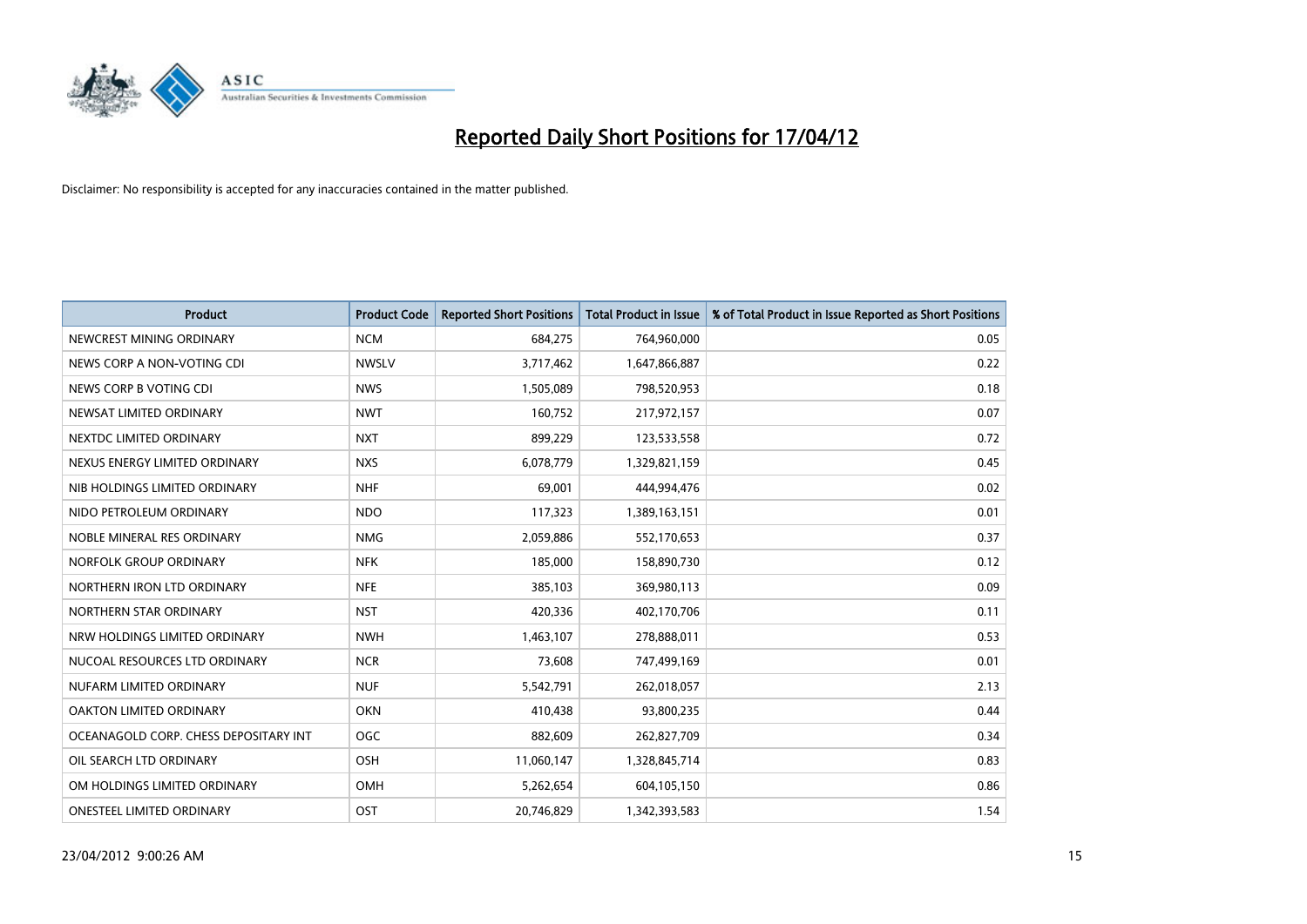

| <b>Product</b>                | <b>Product Code</b> | <b>Reported Short Positions</b> | <b>Total Product in Issue</b> | % of Total Product in Issue Reported as Short Positions |
|-------------------------------|---------------------|---------------------------------|-------------------------------|---------------------------------------------------------|
| OPUS GROUP LTD ORDINARY       | OPG                 | 922                             | 53,678,177                    | 0.00                                                    |
| ORICA LIMITED ORDINARY        | ORI                 | 4,382,173                       | 365,007,037                   | 1.18                                                    |
| ORIGIN ENERGY ORDINARY        | <b>ORG</b>          | 8,028,895                       | 1,089,334,971                 | 0.74                                                    |
| OROCOBRE LIMITED ORDINARY     | <b>ORE</b>          | 143,221                         | 103,195,029                   | 0.13                                                    |
| OROTONGROUP LIMITED ORDINARY  | ORL                 | 134,914                         | 40,880,902                    | 0.33                                                    |
| OZ MINERALS ORDINARY          | OZL                 | 5,828,373                       | 311,281,740                   | 1.87                                                    |
| PACIFIC BRANDS ORDINARY       | PBG                 | 3,822,092                       | 912,915,695                   | 0.42                                                    |
| PALADIN ENERGY LTD ORDINARY   | <b>PDN</b>          | 47,575,816                      | 835,645,290                   | 5.70                                                    |
| PANAUST LIMITED ORDINARY      | <b>PNA</b>          | 2,277,215                       | 602,479,854                   | 0.37                                                    |
| PANORAMIC RESOURCES ORDINARY  | PAN                 | 1,163,876                       | 207,050,710                   | 0.56                                                    |
| PAPERLINX LIMITED ORDINARY    | <b>PPX</b>          | 6,756,475                       | 609,280,761                   | 1.11                                                    |
| PAPILLON RES LTD ORDINARY     | <b>PIR</b>          | 183,219                         | 242,033,462                   | 0.07                                                    |
| PEET LIMITED ORDINARY         | <b>PPC</b>          | 343,548                         | 320,170,604                   | 0.11                                                    |
| PENINSULA ENERGY LTD ORDINARY | <b>PEN</b>          | 3,583,102                       | 2,157,461,789                 | 0.16                                                    |
| PERILYA LIMITED ORDINARY      | PEM                 | 584,709                         | 769,316,426                   | 0.08                                                    |
| PERPETUAL LIMITED ORDINARY    | PPT                 | 2,030,059                       | 41,980,678                    | 4.84                                                    |
| PERSEUS MINING LTD ORDINARY   | PRU                 | 8,877,515                       | 457,962,088                   | 1.93                                                    |
| PHARMAXIS LTD ORDINARY        | <b>PXS</b>          | 3,381,074                       | 305,890,989                   | 1.11                                                    |
| PHOSPHAGENICS LTD. ORDINARY   | <b>POH</b>          | 51,672                          | 1,017,565,957                 | 0.01                                                    |
| PLATINUM ASSET ORDINARY       | <b>PTM</b>          | 9,077,657                       | 561,347,878                   | 1.63                                                    |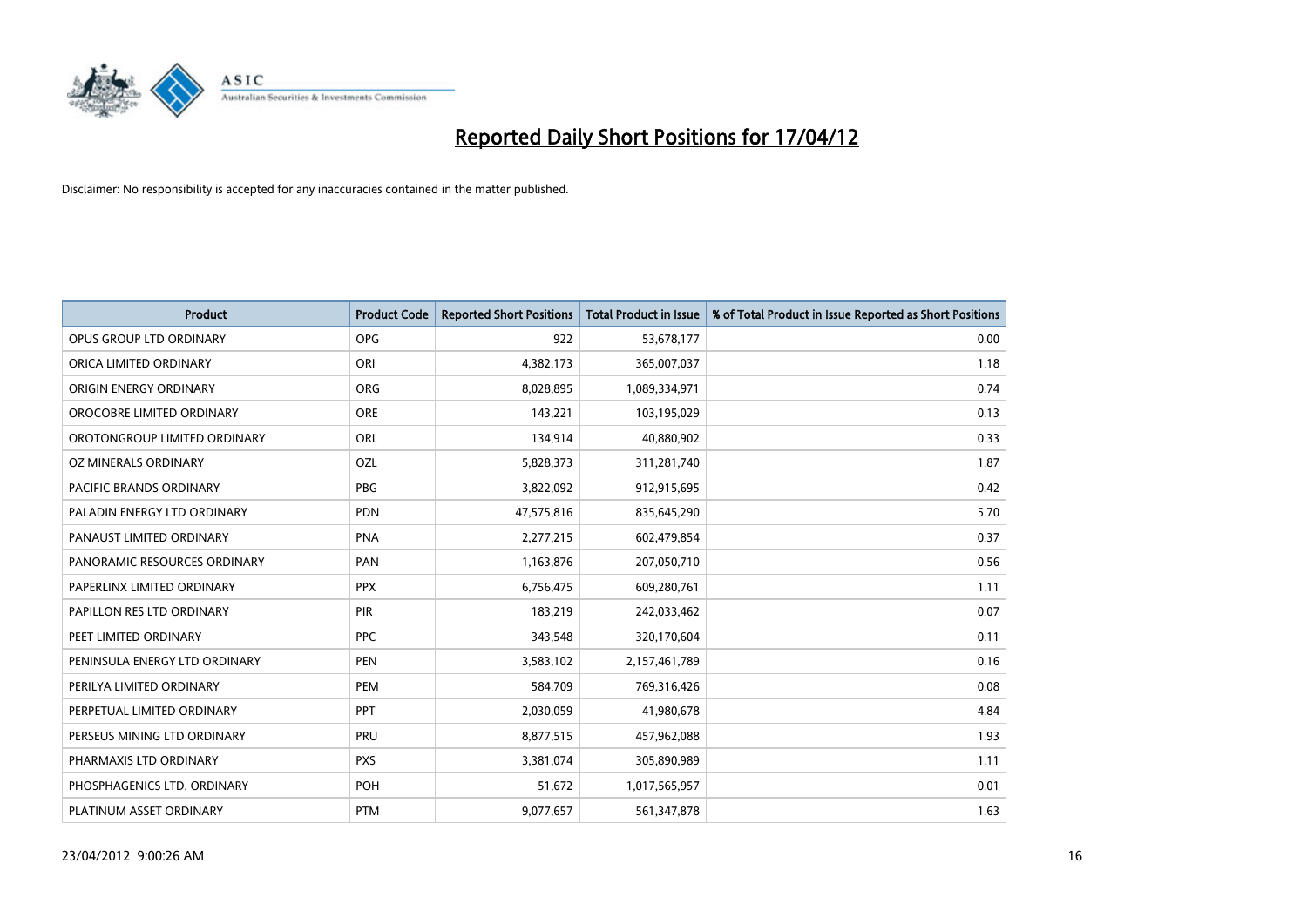

| <b>Product</b>                      | <b>Product Code</b> | <b>Reported Short Positions</b> | <b>Total Product in Issue</b> | % of Total Product in Issue Reported as Short Positions |
|-------------------------------------|---------------------|---------------------------------|-------------------------------|---------------------------------------------------------|
| PLATINUM AUSTRALIA ORDINARY         | <b>PLA</b>          | 389,141                         | 504,968,043                   | 0.07                                                    |
| PMI GOLD CORP CDI 1:1               | <b>PVM</b>          | 387                             | 58,931,262                    | 0.00                                                    |
| PMP LIMITED ORDINARY                | <b>PMP</b>          | 28,630                          | 323,781,124                   | 0.01                                                    |
| PREMIER INVESTMENTS ORDINARY        | <b>PMV</b>          | 520,917                         | 155,260,377                   | 0.33                                                    |
| PRIMA BIOMED LTD ORDINARY           | <b>PRR</b>          | 5,650,435                       | 1,066,063,388                 | 0.53                                                    |
| PRIMARY HEALTH CARE ORDINARY        | PRY                 | 13,518,835                      | 500,406,679                   | 2.68                                                    |
| PRIMEAG AUSTRALIA ORDINARY          | PAG                 | 128,983                         | 266,394,444                   | 0.05                                                    |
| PROGRAMMED ORDINARY                 | <b>PRG</b>          | 277,979                         | 118,173,778                   | 0.23                                                    |
| <b>QANTAS AIRWAYS ORDINARY</b>      | QAN                 | 15,159,048                      | 2,265,123,620                 | 0.67                                                    |
| OBE INSURANCE GROUP ORDINARY        | <b>OBE</b>          | 26,860,469                      | 1,181,682,557                 | 2.26                                                    |
| OR NATIONAL LIMITED ORDINARY        | QRN                 | 13,818,262                      | 2,440,000,000                 | 0.55                                                    |
| ORXPHARMA LTD ORDINARY              | <b>QRX</b>          | 661,317                         | 144,499,706                   | 0.45                                                    |
| <b>QUBE LOGISTICS HLDG ORDINARY</b> | <b>QUB</b>          | 1,905,409                       | 909,407,185                   | 0.20                                                    |
| RAMELIUS RESOURCES ORDINARY         | <b>RMS</b>          | 1,064,482                       | 335,775,519                   | 0.30                                                    |
| RAMSAY HEALTH CARE ORDINARY         | <b>RHC</b>          | 2,220,950                       | 202,081,252                   | 1.08                                                    |
| <b>RCR TOMLINSON ORDINARY</b>       | <b>RCR</b>          | 3,585                           | 133,988,971                   | 0.00                                                    |
| <b>REA GROUP ORDINARY</b>           | <b>REA</b>          | 349,535                         | 131,714,699                   | 0.26                                                    |
| <b>REAL ESTATE CAPITAL UNIT</b>     | <b>RCU</b>          | 16,523                          | 101,014,072                   | 0.02                                                    |
| <b>RECKON LIMITED ORDINARY</b>      | <b>RKN</b>          | 824,601                         | 130,068,498                   | 0.64                                                    |
| RED 5 LIMITED ORDINARY              | <b>RED</b>          | 9,116                           | 135,488,008                   | 0.00                                                    |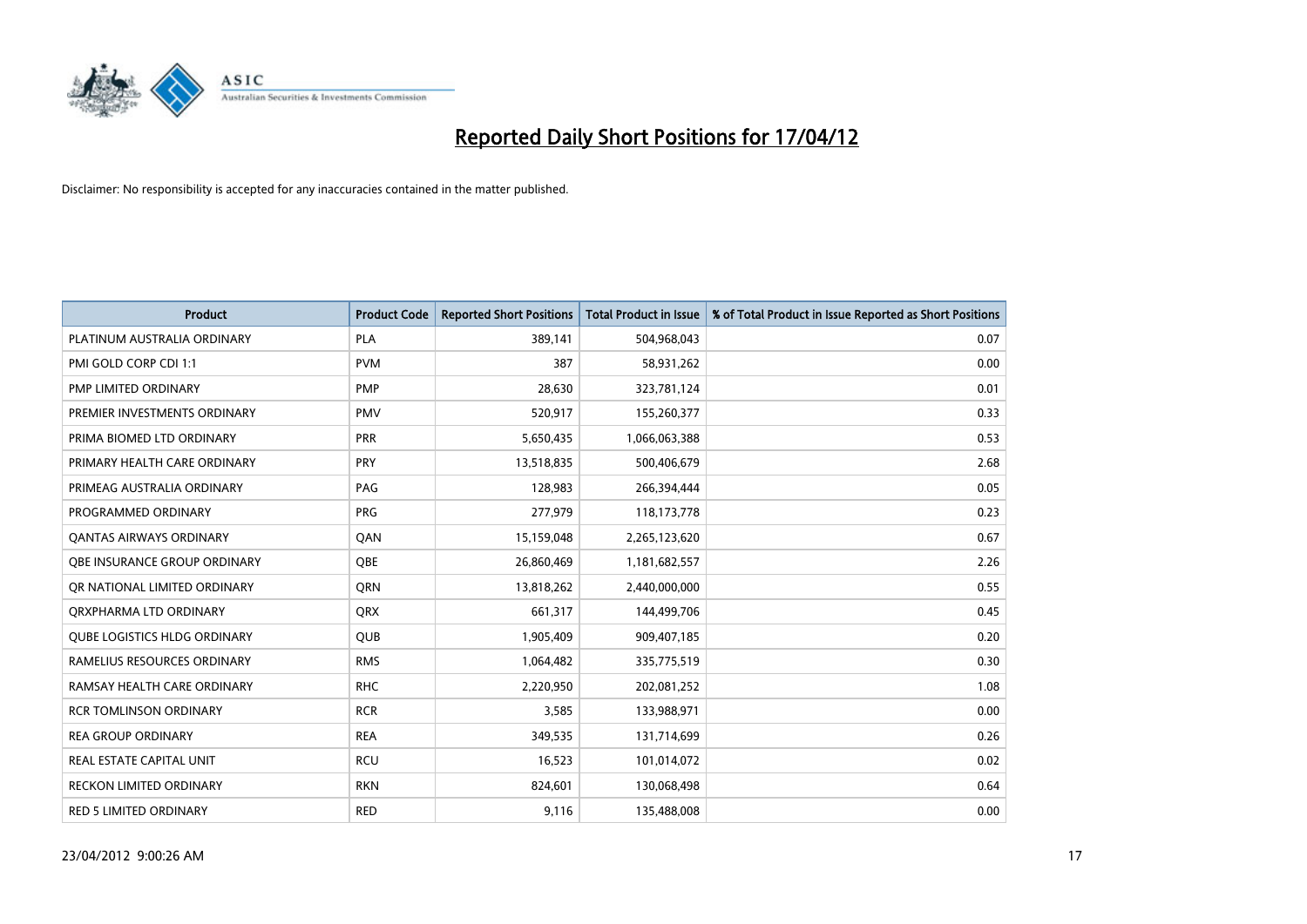

| <b>Product</b>                      | <b>Product Code</b> | <b>Reported Short Positions</b> | <b>Total Product in Issue</b> | % of Total Product in Issue Reported as Short Positions |
|-------------------------------------|---------------------|---------------------------------|-------------------------------|---------------------------------------------------------|
| <b>RED FORK ENERGY ORDINARY</b>     | <b>RFE</b>          | 10,000                          | 310,229,853                   | 0.00                                                    |
| REDBANK ENERGY LTD ORDINARY         | AEJ                 | 19                              | 786,287                       | 0.00                                                    |
| REGIONAL EXPRESS ORDINARY           | <b>REX</b>          | 10,000                          | 121,254,902                   | 0.01                                                    |
| REGIS RESOURCES ORDINARY            | <b>RRL</b>          | 916,794                         | 450,887,007                   | 0.21                                                    |
| RENAISSANCE MINERALS ORDINARY       | <b>RNS</b>          | 1,552,646                       | 108,900,001                   | 1.43                                                    |
| RESMED INC CDI 10:1                 | <b>RMD</b>          | 8,555,865                       | 1,556,242,300                 | 0.53                                                    |
| RESOLUTE MINING ORDINARY            | <b>RSG</b>          | 746,422                         | 656,256,462                   | 0.11                                                    |
| RESOURCE AND INVEST. ORDINARY       | <b>RNI</b>          | 12,500                          | 271,087,528                   | 0.00                                                    |
| <b>RESOURCE GENERATION ORDINARY</b> | <b>RES</b>          | 173                             | 262,895,652                   | 0.00                                                    |
| REVERSE CORP LIMITED ORDINARY       | <b>REF</b>          | 100                             | 92,382,175                    | 0.00                                                    |
| REX MINERALS LIMITED ORDINARY       | <b>RXM</b>          | 853,044                         | 176,447,284                   | 0.48                                                    |
| RHG LIMITED ORDINARY                | <b>RHG</b>          | 36,083                          | 308,483,177                   | 0.01                                                    |
| RIALTO ENERGY ORDINARY              | <b>RIA</b>          | 577,620                         | 639,493,758                   | 0.10                                                    |
| RIDLEY CORPORATION ORDINARY         | RIC.                | 177,884                         | 307,817,071                   | 0.06                                                    |
| RIO TINTO LIMITED ORDINARY          | <b>RIO</b>          | 23,034,293                      | 435,758,720                   | 5.29                                                    |
| ROC OIL COMPANY ORDINARY            | <b>ROC</b>          | 2,829,661                       | 682,506,352                   | 0.41                                                    |
| RURALCO HOLDINGS ORDINARY           | RHL                 | 12,000                          | 55,019,284                    | 0.02                                                    |
| SAI GLOBAL LIMITED ORDINARY         | SAI                 | 3,129,388                       | 204,354,836                   | 1.53                                                    |
| SALMAT LIMITED ORDINARY             | <b>SLM</b>          | 1,622,375                       | 159,802,174                   | 1.01                                                    |
| SAMSON OIL & GAS LTD ORDINARY       | SSN                 | 2,228,852                       | 1,758,622,297                 | 0.13                                                    |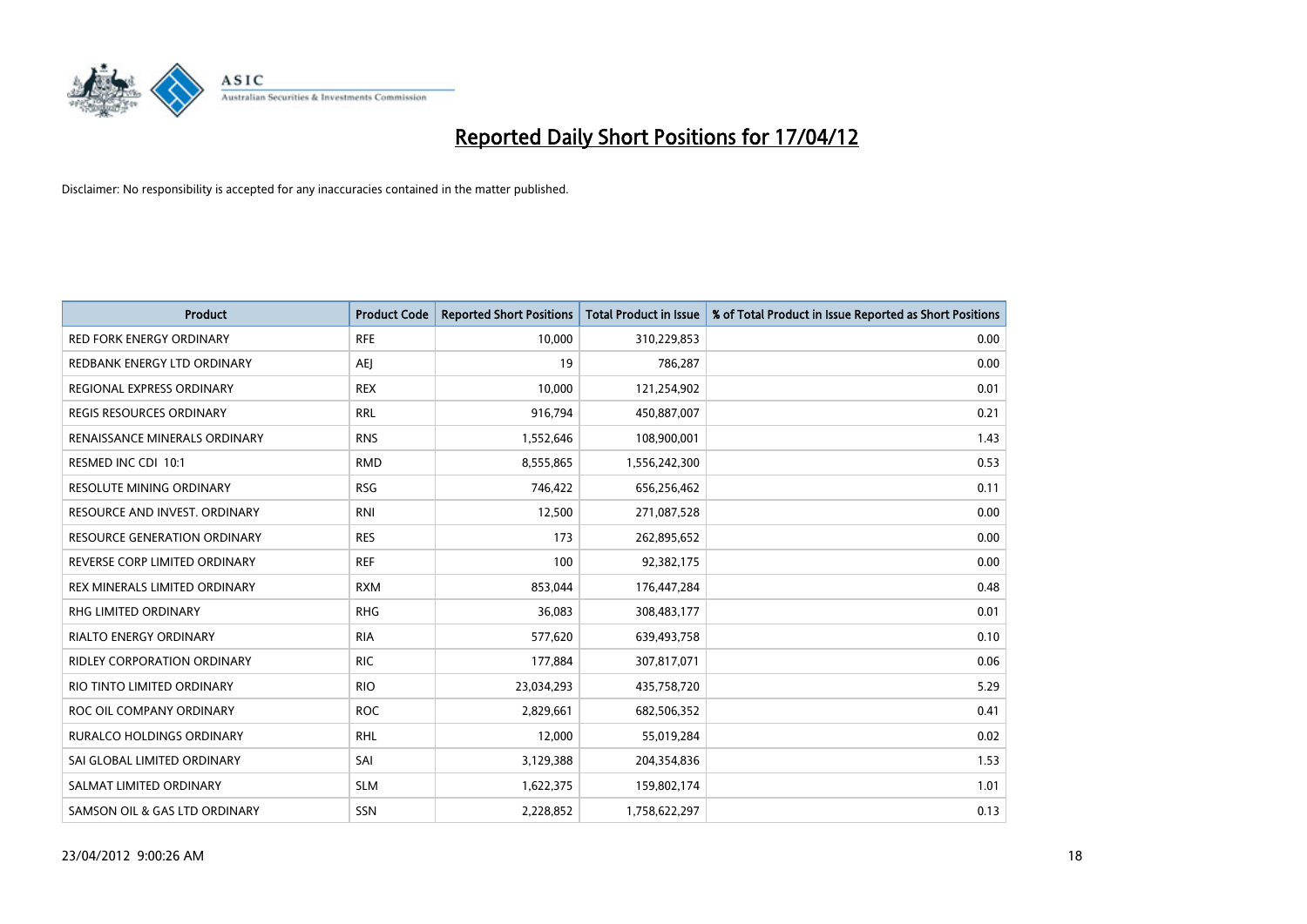

| <b>Product</b>                           | <b>Product Code</b> | <b>Reported Short Positions</b> | <b>Total Product in Issue</b> | % of Total Product in Issue Reported as Short Positions |
|------------------------------------------|---------------------|---------------------------------|-------------------------------|---------------------------------------------------------|
| SANDFIRE RESOURCES ORDINARY              | <b>SFR</b>          | 2,160,708                       | 151,158,635                   | 1.44                                                    |
| <b>SANTOS LTD ORDINARY</b>               | <b>STO</b>          | 7,543,845                       | 952,745,883                   | 0.78                                                    |
| SARACEN MINERAL ORDINARY                 | <b>SAR</b>          | 1,381,625                       | 594,465,840                   | 0.24                                                    |
| SEDGMAN LIMITED ORDINARY                 | <b>SDM</b>          | 59,401                          | 214,292,930                   | 0.02                                                    |
| SEEK LIMITED ORDINARY                    | <b>SEK</b>          | 12,985,975                      | 337,101,307                   | 3.85                                                    |
| SENEX ENERGY LIMITED ORDINARY            | SXY                 | 7,198,080                       | 923,847,416                   | 0.77                                                    |
| SERVCORP LIMITED ORDINARY                | SRV                 | 26,183                          | 98,440,807                    | 0.03                                                    |
| SERVICE STREAM ORDINARY                  | SSM                 | 400                             | 283,418,867                   | 0.00                                                    |
| SEVEN GROUP HOLDINGS ORDINARY            | <b>SVW</b>          | 962,997                         | 307,410,281                   | 0.30                                                    |
| SEVEN WEST MEDIA LTD ORDINARY            | <b>SWM</b>          | 16,093,878                      | 666,105,054                   | 2.38                                                    |
| SIGMA PHARMACEUTICAL ORDINARY            | <b>SIP</b>          | 6,174,361                       | 1,181,236,748                 | 0.54                                                    |
| SILEX SYSTEMS ORDINARY                   | <b>SLX</b>          | 568,308                         | 170,143,997                   | 0.33                                                    |
| SILVER LAKE RESOURCE ORDINARY            | <b>SLR</b>          | 814,382                         | 220,264,064                   | 0.37                                                    |
| SIMS METAL MGMT LTD ORDINARY             | SGM                 | 8,048,618                       | 205,856,443                   | 3.89                                                    |
| SINGAPORE TELECOMM. CHESS DEPOSITARY INT | SGT                 | 9,466,583                       | 165,074,137                   | 5.74                                                    |
| SIRTEX MEDICAL ORDINARY                  | <b>SRX</b>          | 5,101                           | 55,768,136                    | 0.01                                                    |
| SKILLED GROUP LTD ORDINARY               | <b>SKE</b>          | 19,252                          | 233,487,276                   | 0.00                                                    |
| SKY CITY ENTERTAIN, ORDINARY             | <b>SKC</b>          | 888,836                         | 576,958,340                   | 0.15                                                    |
| <b>SKY NETWORK ORDINARY</b>              | <b>SKT</b>          | 273,000                         | 389,139,785                   | 0.07                                                    |
| <b>SLATER &amp; GORDON ORDINARY</b>      | SGH                 | 49,518                          | 151,732,093                   | 0.03                                                    |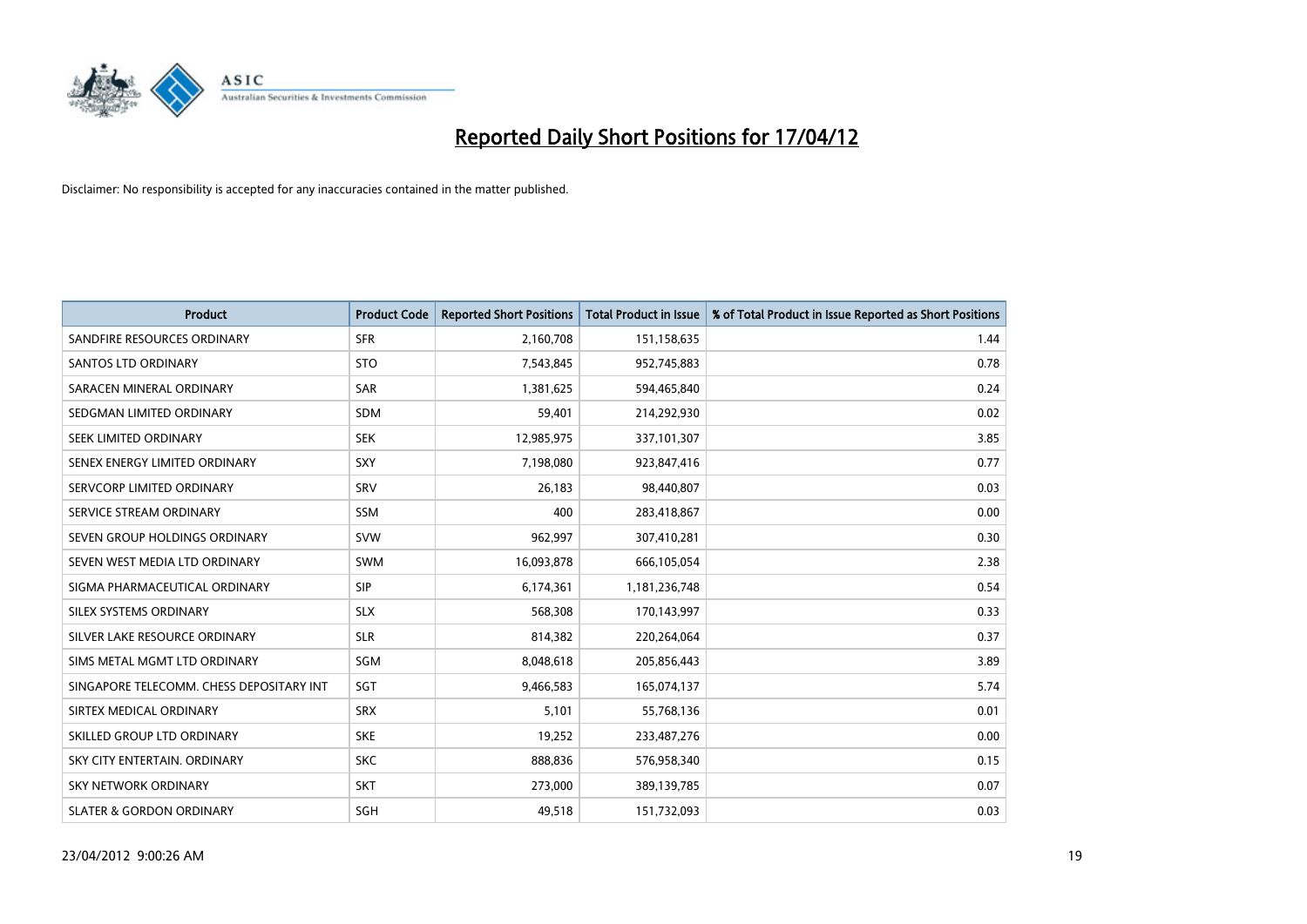

| <b>Product</b>                           | <b>Product Code</b> | <b>Reported Short Positions</b> | <b>Total Product in Issue</b> | % of Total Product in Issue Reported as Short Positions |
|------------------------------------------|---------------------|---------------------------------|-------------------------------|---------------------------------------------------------|
| SMS MANAGEMENT, ORDINARY                 | <b>SMX</b>          | 688,822                         | 68,290,180                    | 1.01                                                    |
| SONIC HEALTHCARE ORDINARY                | <b>SHL</b>          | 6,677,223                       | 389,969,875                   | 1.73                                                    |
| SOUL PATTINSON (W.H) ORDINARY            | SOL                 | 12,201                          | 239,395,320                   | 0.01                                                    |
| SOUTH BOULDER MINES ORDINARY             | <b>STB</b>          | 95,256                          | 116,232,826                   | 0.08                                                    |
| SP AUSNET STAPLED SECURITIES             | SPN                 | 394,825                         | 2,896,219,682                 | 0.00                                                    |
| SPARK INFRASTRUCTURE STAPLED NOTE & UNIT | SKI                 | 21,137,893                      | 1,326,734,264                 | 1.61                                                    |
| SPECIALTY FASHION ORDINARY               | <b>SFH</b>          | 2,126,393                       | 192,086,121                   | 1.10                                                    |
| SPOTLESS GROUP LTD ORDINARY              | <b>SPT</b>          | 489,092                         | 265,746,161                   | 0.18                                                    |
| ST BARBARA LIMITED ORDINARY              | <b>SBM</b>          | 7,952,030                       | 325,615,389                   | 2.45                                                    |
| STANMORE COAL LTD ORDINARY               | <b>SMR</b>          | 32,758                          | 160,180,221                   | 0.02                                                    |
| STARPHARMA HOLDINGS ORDINARY             | <b>SPL</b>          | 1,897,359                       | 280,772,451                   | 0.68                                                    |
| STHN CROSS MEDIA ORDINARY                | <b>SXL</b>          | 3,617,912                       | 704,594,449                   | 0.51                                                    |
| STOCKLAND UNITS/ORD STAPLED              | SGP                 | 24,874,652                      | 2,260,305,275                 | 1.10                                                    |
| STRAITS RES LTD. ORDINARY                | SRO                 | 98,842                          | 408,129,474                   | 0.02                                                    |
| STRIKE ENERGY LTD ORDINARY               | <b>STX</b>          | 688,463                         | 542,653,495                   | 0.13                                                    |
| STW COMMUNICATIONS ORDINARY              | SGN                 | 37,432                          | 362,798,351                   | 0.00                                                    |
| SUNCORP GROUP LTD ORDINARY               | <b>SUN</b>          | 9,936,082                       | 1,286,600,980                 | 0.75                                                    |
| SUNCORP-METWAY . PREF SHARES             | <b>SBKPB</b>        | 940                             | 7,350,000                     | 0.01                                                    |
| SUNDANCE ENERGY ORDINARY                 | <b>SEA</b>          | 621,793                         | 277,098,474                   | 0.23                                                    |
| SUNDANCE RESOURCES ORDINARY              | <b>SDL</b>          | 6,641,771                       | 2,933,534,505                 | 0.22                                                    |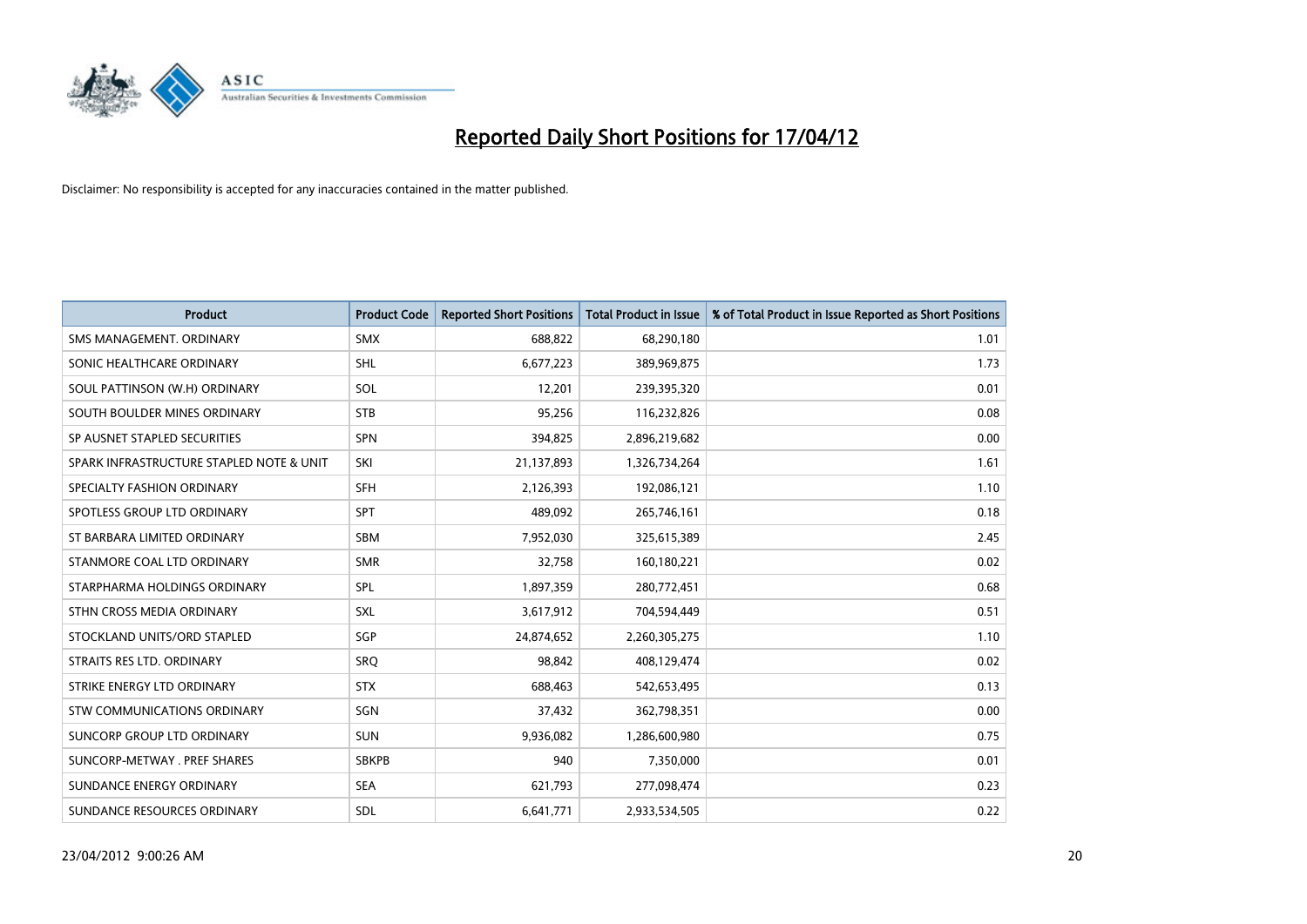

| <b>Product</b>                     | <b>Product Code</b> | <b>Reported Short Positions</b> | <b>Total Product in Issue</b> | % of Total Product in Issue Reported as Short Positions |
|------------------------------------|---------------------|---------------------------------|-------------------------------|---------------------------------------------------------|
| SUNLAND GROUP LTD ORDINARY         | <b>SDG</b>          | 91,510                          | 201,578,526                   | 0.05                                                    |
| SUPER RET REP LTD ORDINARY         | <b>SUL</b>          | 1,109,600                       | 196,152,971                   | 0.54                                                    |
| SYD AIRPORT STAPLED US PROHIBIT.   | <b>SYD</b>          | 7,393,760                       | 1,861,210,782                 | 0.39                                                    |
| TABCORP HOLDINGS LTD ORDINARY      | <b>TAH</b>          | 4,506,371                       | 730,113,969                   | 0.60                                                    |
| TANAMI GOLD NL ORDINARY            | <b>TAM</b>          | 250,220                         | 261,132,677                   | 0.10                                                    |
| TAP OIL LIMITED ORDINARY           | <b>TAP</b>          | 2,308,158                       | 241,295,311                   | 0.95                                                    |
| TASSAL GROUP LIMITED ORDINARY      | TGR                 | 40,898                          | 146,304,404                   | 0.02                                                    |
| TATTS GROUP LTD ORDINARY           | <b>TTS</b>          | 11,698,116                      | 1,362,919,733                 | 0.85                                                    |
| <b>TECHNOLOGY ONE ORDINARY</b>     | <b>TNE</b>          | 494                             | 304,910,455                   | 0.00                                                    |
| TELECOM CORPORATION ORDINARY       | <b>TEL</b>          | 9,379,252                       | 1,930,043,981                 | 0.49                                                    |
| TELSTRA CORPORATION. ORDINARY      | <b>TLS</b>          | 35,929,348                      | 12,443,074,357                | 0.28                                                    |
| TEN NETWORK HOLDINGS ORDINARY      | <b>TEN</b>          | 62,123,783                      | 1,045,236,720                 | 5.93                                                    |
| TERANGA GOLD CORP CDI 1:1          | TGZ                 | 150,090                         | 156, 191, 477                 | 0.08                                                    |
| TEXON PETROLEUM LTD ORDINARY       | <b>TXN</b>          | 12,332                          | 242,539,848                   | 0.01                                                    |
| TFS CORPORATION LTD ORDINARY       | <b>TFC</b>          | 57,942                          | 279,621,829                   | 0.02                                                    |
| THAKRAL HOLDINGS GRP ORDINARY/UNIT | <b>THG</b>          | $\overline{2}$                  | 585,365,014                   | 0.00                                                    |
| THE REJECT SHOP ORDINARY           | <b>TRS</b>          | 1,573,891                       | 26,071,170                    | 6.06                                                    |
| THINKSMART LIMITED ORDINARY        | <b>TSM</b>          | 175,000                         | 156,005,431                   | 0.11                                                    |
| THORN GROUP LIMITED ORDINARY       | <b>TGA</b>          | 198,803                         | 146,374,703                   | 0.14                                                    |
| TIGER RESOURCES ORDINARY           | <b>TGS</b>          | 3,415,792                       | 673,470,269                   | 0.49                                                    |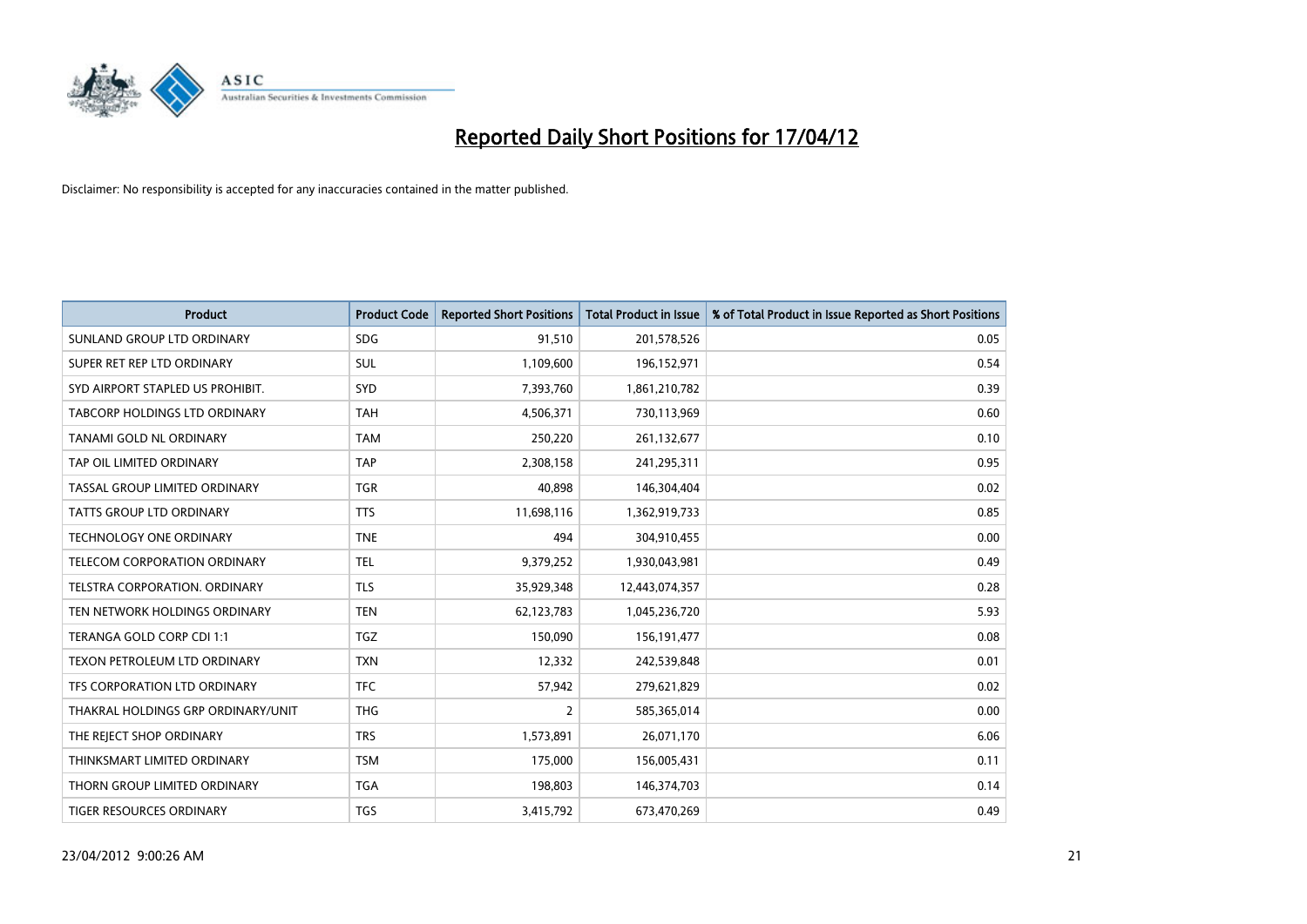

| <b>Product</b>                       | <b>Product Code</b> | <b>Reported Short Positions</b> | <b>Total Product in Issue</b> | % of Total Product in Issue Reported as Short Positions |
|--------------------------------------|---------------------|---------------------------------|-------------------------------|---------------------------------------------------------|
| <b>TISHMAN SPEYER UNITS</b>          | <b>TSO</b>          | 40,786                          | 338,440,904                   | 0.01                                                    |
| TOLL HOLDINGS LTD ORDINARY           | <b>TOL</b>          | 26,091,375                      | 717,133,875                   | 3.61                                                    |
| TOX FREE SOLUTIONS ORDINARY          | <b>TOX</b>          | 13,833                          | 114,668,108                   | 0.01                                                    |
| TPG TELECOM LIMITED ORDINARY         | <b>TPM</b>          | 2,817,234                       | 793,808,141                   | 0.35                                                    |
| <b>TRADE ME GROUP ORDINARY</b>       | <b>TME</b>          | 11,055                          | 395,745,510                   | 0.00                                                    |
| <b>TRANSFIELD SERVICES ORDINARY</b>  | <b>TSE</b>          | 4,372,021                       | 535,175,076                   | 0.81                                                    |
| TRANSPACIFIC INDUST. ORDINARY        | <b>TPI</b>          | 3,015,738                       | 1,578,209,025                 | 0.18                                                    |
| TRANSURBAN GROUP TRIPLE STAPLED SEC. | TCL                 | 4,012,884                       | 1,458,321,112                 | 0.27                                                    |
| TREASURY WINE ESTATE ORDINARY        | <b>TWE</b>          | 15,083,009                      | 647,227,144                   | 2.32                                                    |
| TROY RESOURCES LTD ORDINARY          | <b>TRY</b>          | 799,323                         | 89,146,649                    | 0.89                                                    |
| UGL LIMITED ORDINARY                 | UGL                 | 5,473,995                       | 166,315,038                   | 3.28                                                    |
| UNILIFE CORPORATION CDI 6:1          | <b>UNS</b>          | 199,837                         | 263,797,950                   | 0.07                                                    |
| UXC LIMITED ORDINARY                 | <b>UXC</b>          | 542,405                         | 305,034,291                   | 0.18                                                    |
| <b>VENTURE MINERALS ORDINARY</b>     | <b>VMS</b>          | 246,222                         | 232,468,592                   | 0.10                                                    |
| VIRGIN AUS HLDG LTD ORDINARY         | <b>VAH</b>          | 3,815,684                       | 2,210,197,600                 | 0.17                                                    |
| VITERRA INC CDI 1:1                  | <b>VTA</b>          | 10                              | 68,629,939                    | 0.00                                                    |
| WATPAC LIMITED ORDINARY              | <b>WTP</b>          | 41,302                          | 184,332,526                   | 0.01                                                    |
| <b>WDS LIMITED ORDINARY</b>          | <b>WDS</b>          | $\overline{7}$                  | 144,740,614                   | 0.00                                                    |
| WEBJET LIMITED ORDINARY              | <b>WEB</b>          | 3,724                           | 72,348,080                    | 0.01                                                    |
| WESFARMERS LIMITED ORDINARY          | <b>WES</b>          | 29,234,091                      | 1,006,488,115                 | 2.90                                                    |